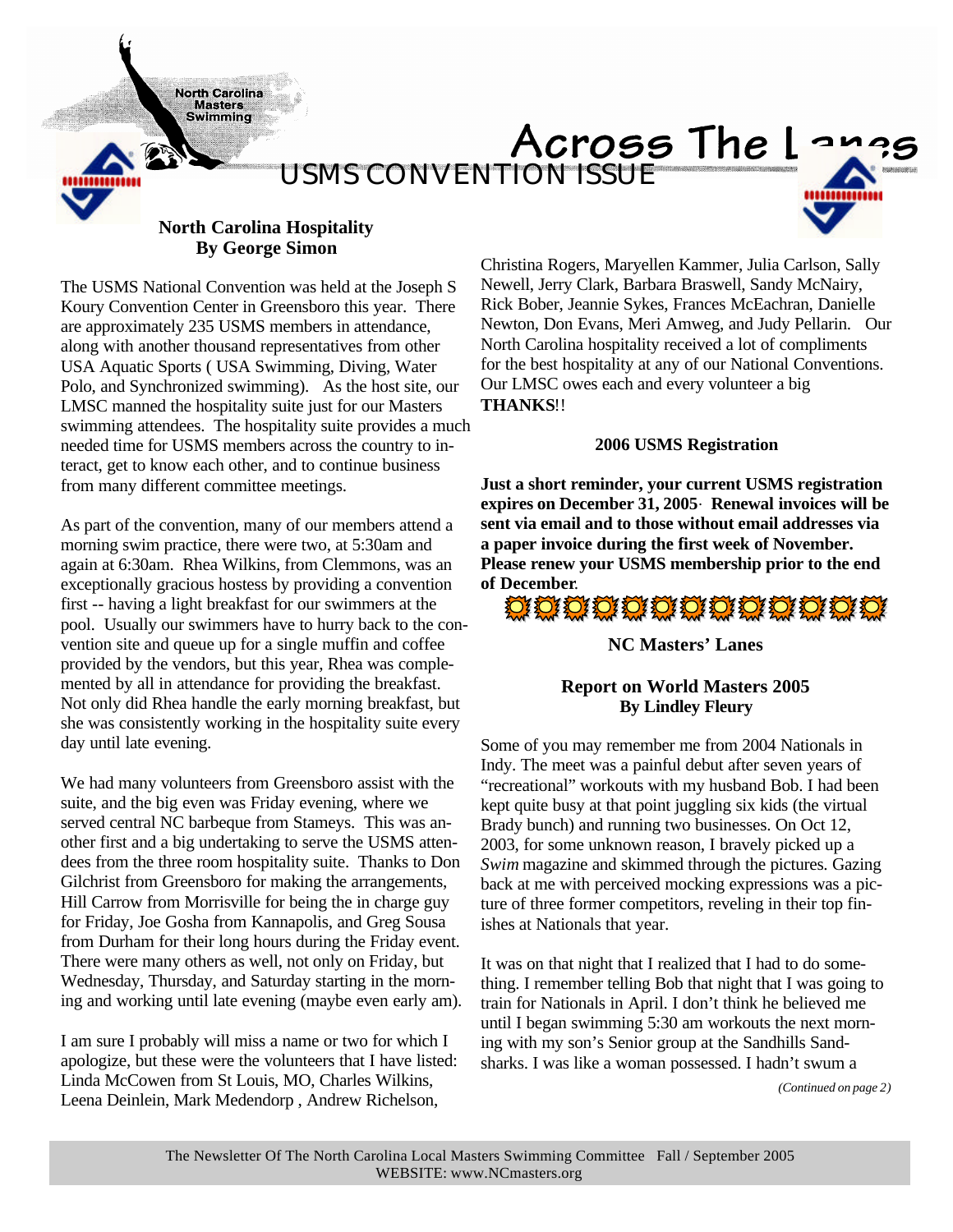#### *(Continued from page 1)*

meet since Pullen Park in 1996. I also felt obligated to go to Indianapolis , because I had gone to school at Indiana and swum with Doc Councilman. I wanted to be there for his tribute scheduled during the meet.

I wouldn't recommend my competition strategy to anyone. Nationals proved quite painful, but I ended up with three silvers in the backstroke events. I swam and felt spastic. I almost felt like I didn't deserve to be there. I enjoyed sitting with the North Carolina crowd. Their enthusiasm was contagious!!

The insanity continued as I entered myself for Long Course World games in Riccione, Italy a couple months later. In my altered state of throwing myself back into the World arena I mistakenly thought that NOT DOING any LC before this meet would be OK. Wrong again. It's not like I had any access to a long course pool within 25 miles. I was only able to swim two backstroke events and the Open Water 3K at 2004 Worlds, due to my daughter's high school graduation. Futile searches for the walls came at about 30 meters. Glided into two touches for two 4<sup>th</sup> place finishes and a 6<sup>th</sup> in the Open Water. I was frustrated, but the vacation afterwards with Bob and three of the kids made it all better.

I was beginning to see a pattern emerge: SWIM MEETS AS A WAY TO TAKE A VACATION !! Because our work keeps us very busy (Bob is a physician), we go many years not even taking off a full week during a year. The next vacation planned was for the 2005 Worlds in Edmonton from July 22-31. I gave myself a nice break after Italy and cranked back up to train for this one. This time I DID swim Long Course, commuting to Sanford with my son three days a week at 5:15 AM before work, plus four short course afternoons.

This time the training did pay off. The pool (Kinsman Aquatic Center) is a former site for the Commonwealth Games. Edmonton is beautiful, and the meet generally ran within 10 minutes of its timeline. There were approximately 1800 swimmers entered. I swam "smarter" this time doing times I did ten years ago. The competition was tough for 45-49 year old women. However, I ended up with two silver and three bronze medals. My personal favorite was the 100 fly. I couldn't even make it earlier in the summer! Besides being thoroughly impressed by international swimmers 90+ doing LC events (like IM's), another highlight was watching Gary Hall, SR (not Jr.) do a very fast 50 free. Post -swimming was a wonderful trip to Banff and Lake Louise area.

The biggest surprise was looking online yesterday and discovering that I had posted the fastest time this year in the 100 back for USMS. None of this return to swimming really had to do with winning and medals, but having the guts to return to the pool and the sport that has been an integral part of my life. I hope that anyone who has missed the pool and friendships as much as I did, squeezes back into that Speedo, buys a new pair of goggles and goes for it! Hope to see you all at more meets!!

## **The Great Chesapeake Bay Bridge Swim — A New Challenge At Every "Turn" By John Jewell**

The morning started with an unwelcome surge of adrenaline. I was about to step onto the shuttle bus destined from Kent Island to Sandy Point State Park when I realized that I had forgotten something very important in the minivan, which was at that moment signaling to take a right-hand turn out of the "park-and-ride" lot…

This was to be my seventh crossing of the Chesapeake Bay as part of the Great Chesapeake Bay Bridge Swim. For those uninitiated, this is a 4.4 mile open water swim race across the Chesapeake Bay at the Bay Bridge on US Highway 50 near Annapolis, MD. The swim course runs from Sandy Point State Park, between the bridges, to a small sandy beach at the Bay Bridge Marina on Kent Island. The race has been held every June since 1986, with over 4000 successful finishers over the years. The swim is extremely well managed, and safety is primary consideration for this swim; only qualified entrants are allowed in the water, a fleet of kayaks and powerboats monitor the 660 swimmers, and the US Coast Guard manages a 4 hour closure of the international shipping lanes.

…so, what did I forget? …my photo I.D. for race check-in. After running down my wife's van, and with driver's license in hand, I boarded the bus with 60 other slightly anxious swimmers. The pre-race ride across the Bay Bridge provides a great opportunity to survey the race course, and gets everyone talking about past experiences and race strategy.

The day was a beautiful one for a swim. Air temperatures were in the mid-80's and announced water temperature was 73°F (but it was warmer). I spent the pre-race hours at Sandy Point State Park meeting and chatting with other swimmers, as I distributed flyers for the Wilmington YMCA Sponsored Pier-to-Pier swim in September. Among those who had traveled from as far away as California were several swimmers from North Carolina includ- *(Continued on page 3)*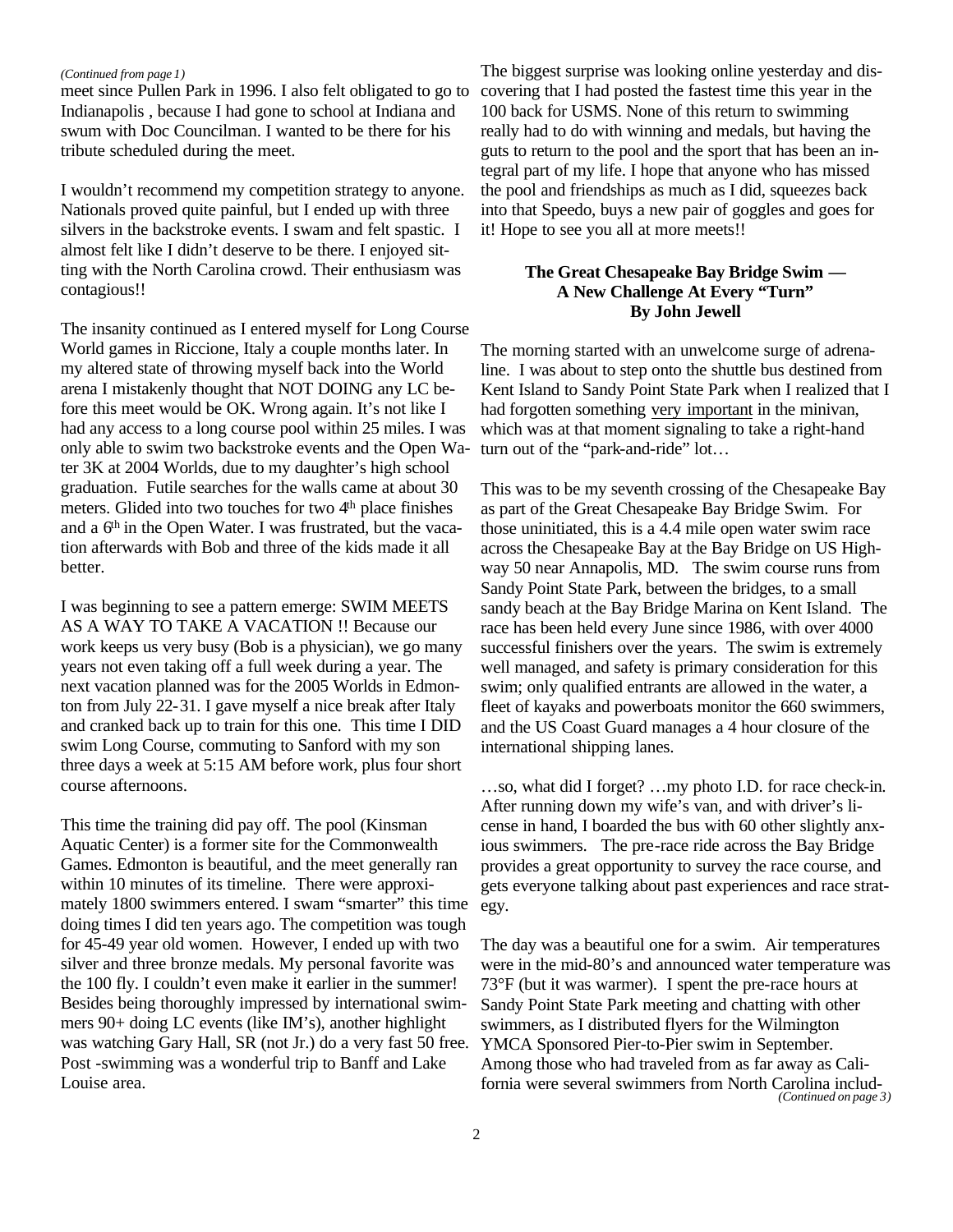#### *(Continued from page 2)*

ing a Wrightsville beach lifeguard. My most interesting conversation was with Chris, a 73 year old gentleman from Pennsylvania (and veteran of swims like Alcatraz and Manhattan Island), who was making his tenth crossing.

After the first (of two) starting waves hit the water, I had fifteen minutes for my final mental preparations. I had doubled my workout regime this year and hoped to finish faster than my 1hr 59min crossing in 2004. In spite of the nice weather and warm water, it looked like swim conditions would be tough. The 12 knot southeast wind was pushing 2 to 3 foot waves directly into the starting swimmers. The final 10 second count down found me breathing deeply… (There's the horn, go, now it's all knees and elbow, under the north span, across the main shipping channel, counting down with the pilings, out from under the south span...) BEEP!!!

For me, the four key parts of the race are: the start, swimming the shortest distance through the first mile, negotiating the main shipping channel, and finishing hard. At the start, I usually go hard because the 200 yard wide starting line funnels down to a 20 yard wide gap between pilings to get under the north bridge. This year the head-on 2ft waves made it very difficult to go hard, and I found myself bumping with several bodies to get under the bridge.

In the first mile, the course (bridges) bends through about a 30 degree left turn. To swim the shortest distance, I normally stay left (north), following the bridges until I see the tower from the suspension bridge across the main shipping channel. Then, I head straight for the south bridge tower. This year there was a slight flood current pushing north, and the waves bouncing off the north bridge pilings turned

the water into a mixing bowel. So I headed away from the north bridge looking for "clean" water, in spite of the longer swim. It did not help. The water got no calmer, and I struggled to get into a rhythm.

The main shipping channel is about 500 yards across. Because it is the deepest point it has the greatest (cross flow) current. So, I always am sure to "save up" for a greater effort at this midpoint of the swim. This year the race planners did a great job of setting the start time, and there was no current in the main shipping channel. There was however more pounding by the 2 foot waves.

When you reach the far shore and swim out from under the south bridge, the last quarter-mile along the jetty offers the chance to swim straight to the finish without lifting your head to sight your heading. Here I try to swim my hardest so as to "leave it in the water". This year's race had one last trick to play. The cloudless sunshine had warmed the shallow, low tide water, to well over 80°F. I soon found my final kick pushing my body temperature to the overheat point. (No waves, but now it was too hot to swim fast.)

Some may think that 4.4 miles and 1 hour, 51minutes in the water is very long. But, standing on the far shore looking back at my accomplishment always leaves me with the feeling that the swim went by too fast, and that I can't wait to come back next year. If you are interested in participating in the best open water swim in the U.S., check out the websites, www.bayswim.com/ and bayswim.home.att.net. Or, feel free to send me a note at sjjewell@bellsouth.net. See you at the Bay Bridge on June 11, 2006.

*John Jewell is a 41 year-old US Masters Swimmer who swims unattached and works-out regularly at the Wilmington Family YMCA.*



Picture courtesy of LIN-Mark Computer Sports, Inc. / http://www.lin-mark.com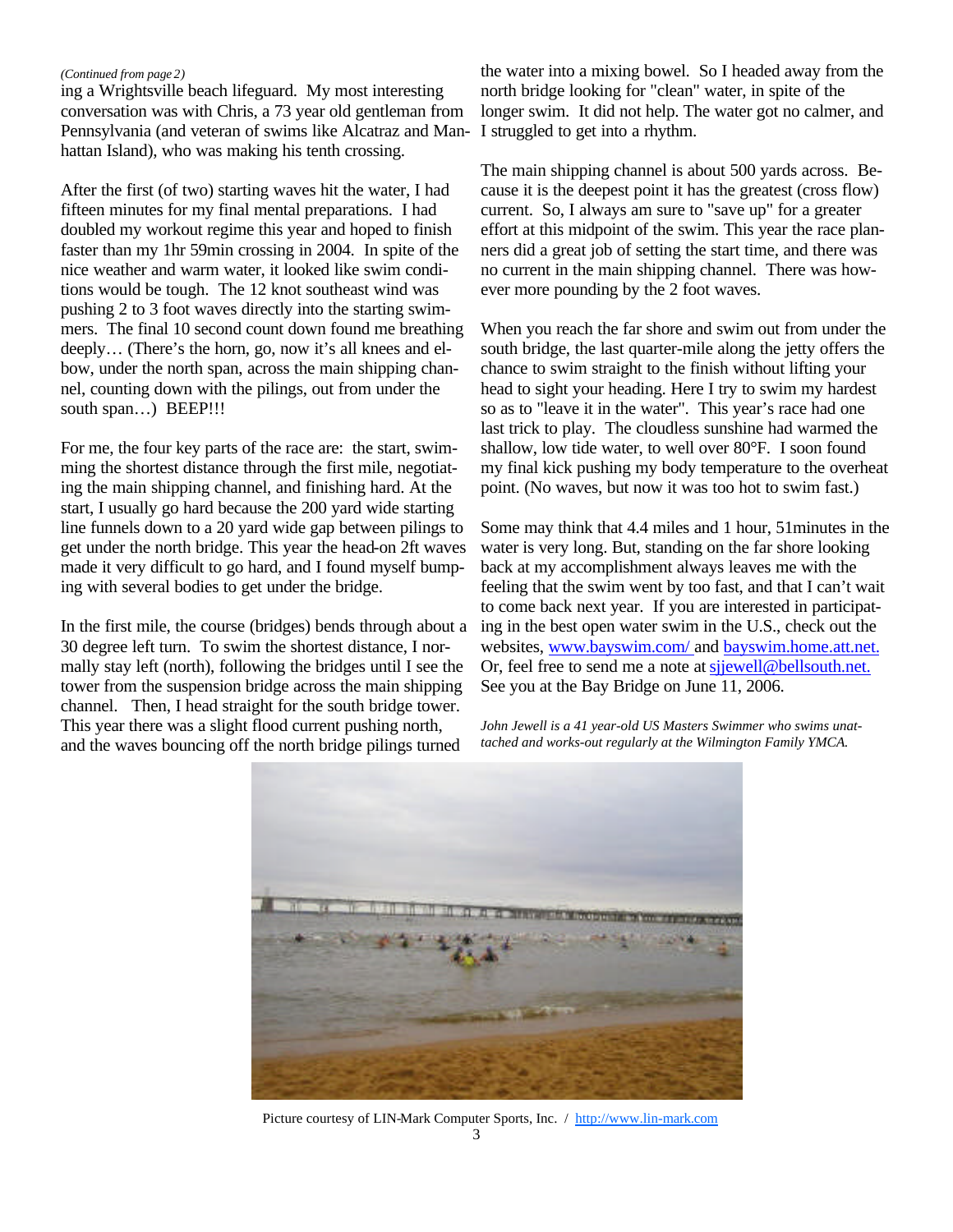

United States Masters Swimming hosts a convention and meetings of the House of Delegates in the fall of each year. During the convention, the yearly budgets are approved, elections of officers may take place, organizational rules and bylaws may be amended, and the general direction of the organization is set for the coming year. The USMS Convention is held as part of the annual US Aquatic Sports convention, together with USA Swimming, USA Diving, USA Synchronized Swimming, and USA Water Polo.

George Simon (Vice Chair of the Registration Committee), Jerry Clark (Vice Chair of the Championship Committee), Hill Carrow (USMS liaison to the US Olympic Committee), Rhea Wilkins, and many other very appreciated volunteers attended from North Carolina.

The below selections from the USMS Convention Minutes represent just a few of the very important actions and decisions the committees and delegates carried out to advance Masters Swimming. You are encouraged to access the US Masters website, www.usms.org/admin/conv05, for an insight into the significant work the leadership and delegates undertake on our behalf as they establish the general direction of USMS for the years.

### **Highlights:**

**Elections** were held for all members of the **USMS Board of Directors. This was the first election of officers since the board** makeup underwent sweeping changes as a result of last year's convention.

After a two year's worth of hard work by the **Governance Task Force** and several fruitful public sessions at convention, the House of Delegates approved changes to the committee structure of USMS.

The first-ever **USMS Communications Award** was presented to June Krauser. The award was renamed the June Krauser Communications Award in honor of June's many contributions and innovations in the field of communications with our membership over the years.

### **Election Results:**

President: **Rob Copeland** Vice President of Member Services: **Mark Gill** Vice President of National Operations: **Leo Letendre**

Vice President of Local Operations: **Julie Heather** Vice President of Community Service: **Michael Heather** Secretary: **Meg Smath** Treasurer: **Tom Boak At Large Director from the Dixie Zone: Jerry Clark**

#### **Awards Presented:**

Ransom J. Arthur Award: **Betsy Durrant** - Virginia LMSC Speedo USMS Coach of the Year: **Mark Moore,** Mission Viejo Masters, Southern Pacific LMSC Tyr Newsletter of the Year: Pacific Northwest Aquatics - "The Wet Set" - **Paul Freeman, Editor** National Championship Award: **Tracy Grilli** - New England LMSC

#### **2007 Pool Championships Awarded To:**

**Short Course Yards: Weyerhaeuser King County Aquatic** Center, Federal Way, WA. The tentative meet dates are May 17-20, 2007

**Long Course Meters:** The Woodlands Aquatic Center, The Woodlands, TX. The tentative meet dates are August 10-13, 2007

**2007 Long Distance Championships Awarded To:** One Hour Postal: Florida Mavericks 3000/6000 Y Postal: Sawtooth Masters 5K/10K Postal: South Texas

2 Mile Cable: Adirondack Masters

1 Mile Open Water: OHIO

1-3 Mile Open Water: Inland Northwest (1.76 mi.)

3-6 Mile Open Water: Lee County, FL (5k)

6+ Mile Open Water: Metropolitan Masters (10K)

### **Committee Name: Board of Directors**

USMS President Jim Miller welcomed everyone and remarked that he has appreciated working with everyone on the BOD over the past 4 years. He presented each BOD member and the USMS Liaisons with a nice gift bag as a token of his thanks. Jim stated that he values the commitment to the standards, ideals, and mission statement that the BOD has brought to the organization. Jim reviewed by use of a slide show the many accomplishments of the EC, BOD and USMS in the past four years.

Scott Rabalais thanked Jim for his leadership and his fellow Executive Committee members for their dedication. He noted that he saw the smiles in the audience, and that he is *(Continued on page 5)*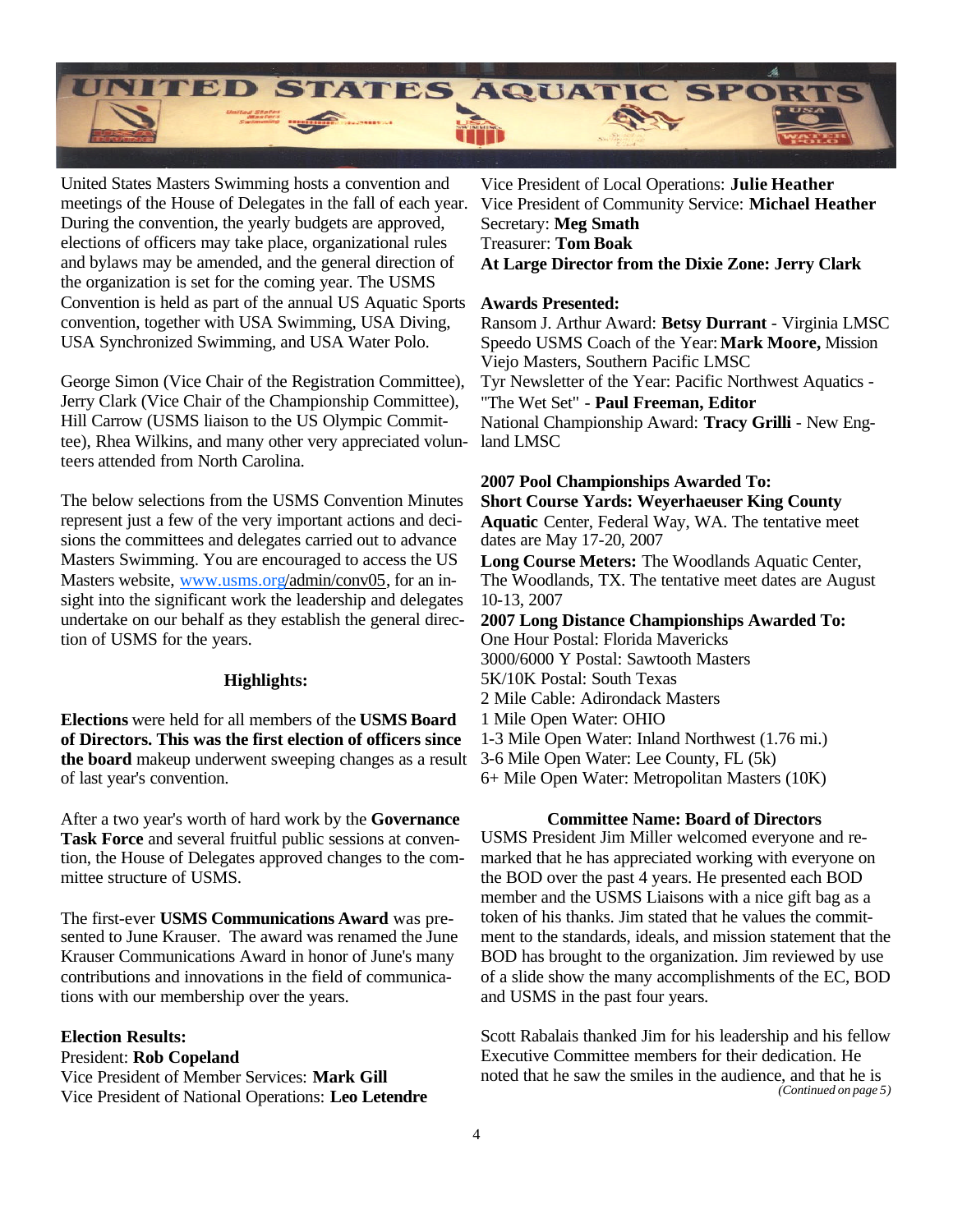#### *(Continued from page 4)*

encouraged that everyone appears to be happy to be here.

Doug Church noted that one of his goals coming onto the EC was to see that professional management came to masters swimming. He remembered one of the first Finance Committee meetings he attended where he volunteered to take minutes. He appreciated then the purism of volunteerism. But he also thinks about how great it will be to have someone who wakes up every day with the soul purpose of seeing that Masters Swimming is his/her goal.

Nancy Ridout noted that she's been a part of the leadership for USMS for 20 years. It's been an honor and something she will always cherish. She has witnessed the evolution of Masters as it has progressed from having little autonomy to where we are today. She thanked all who are present for their leadership, council, and all they do for masters swimming.

Sally Dillon said "ditto" to all the wonderful things said by the others. She thanked the committee chairs for their cooperation over the years in getting their minutes done efficiently and reviewed the procedures for this year.

Lynn Hazlewood spoke about the many hats she has worn in her years of work with the EC and about how enjoyable her work has been with the national magazine and web.

Patty Miller spoke about the change to the EC and BOD and how this is the last time we will be this way. She suggested, as we go forward, that we support the new BOD and EC as they work with the new changes.

Tracy Grilli said "she isn't going anywhere, and we have her phone number!".

International Events: Jim noted that the major international event on the horizon is our own FINA World Championships that will take place at Stanford University, Palo Alto, CA in 2006. He also noted the 1st ASUA championship was held this past summer in Santo Domingo.

USMS National Sponsor Program: Jim noted that the EC has been working on a national sponsor program that attaches the sponsors and advertising. This will be passed on to the next EC with our recommendation.

Audit report: Controller Margaret Bayless reported on the good financial news for USMS. Membership revenue have risen from \$610,000 in 2001 to \$858,000 in 2004 – a 41%

increase. Total revenue, which includes event surcharges, sponsorship revenue, product sales in addition to membership, club and LMSC dues grew at a 36% rate. Total expenses increased from \$790,000 (2001) to \$929,000 in 2004 – an 18% increase. The lower increase in expenses compared to the higher increase in revenue has resulted in the reserves growing to \$1,108,000 at the end of 2004. Cash and equivalents have remained relatively constant at December 31 of each of the last 4 years, in the \$800,000 range. Margaret also reported specifically on the 2004 financial results.

It appears that the reserve balance will increase this year by an amount conservatively estimated around \$100,000. Margaret concluded that the financial results indicate that USMS has the membership and other revenue base to fully support its current expense infrastructure.

## *NOTE: "MSA" means "Motion made, Seconded, and Approved."*

## **Committee Name: DIXIE ZONE Committee Chair: ROB COPELAND**

Committee members present: Lisa Watson, Scott Rabalais, Viki Tracy, Ashley Whitney, Karol Welling, George Simon, Victor Buehler, Sue Moucha, Margie Hutinger, Joan Campbell, Danielle Newton, Cav Cavanaugh, Carl House, Anne LaBorwit, Mary Hendrick, Ed Saltzman, Jerry Clark, Debbie Cavanaugh, June Krauser, Randy Nutt, Stu Marvin, Sean Fitzgerald, Rhea Wilkins, Rob Copeland

#### ZONE SPECIFIC TASKS FINANCES-

Rob reports that we have \$1300 available to the Dixie Zone from USMS, which includes \$800 for newsletters. There is also \$1531.77 in our Dixie Zone reserve account.

NEWSLETTERS- No newsletters have been sent out. It is hoped that this will change next year.

## TOP TEN-

There are currently no Dixie Zone Top Ten times being compiled, due to the lack of a volunteer to compile them.

#### RECORDS-

A motion was made to reset the criteria for Dixie Zone records to duplicate requirements for Top Ten, in which only 2 watches are required in the absence of electronic timing. **MS-MOTION FAILED.** Opponents of this motion stressed the importance of having the same standards for *(Continued on page 6)*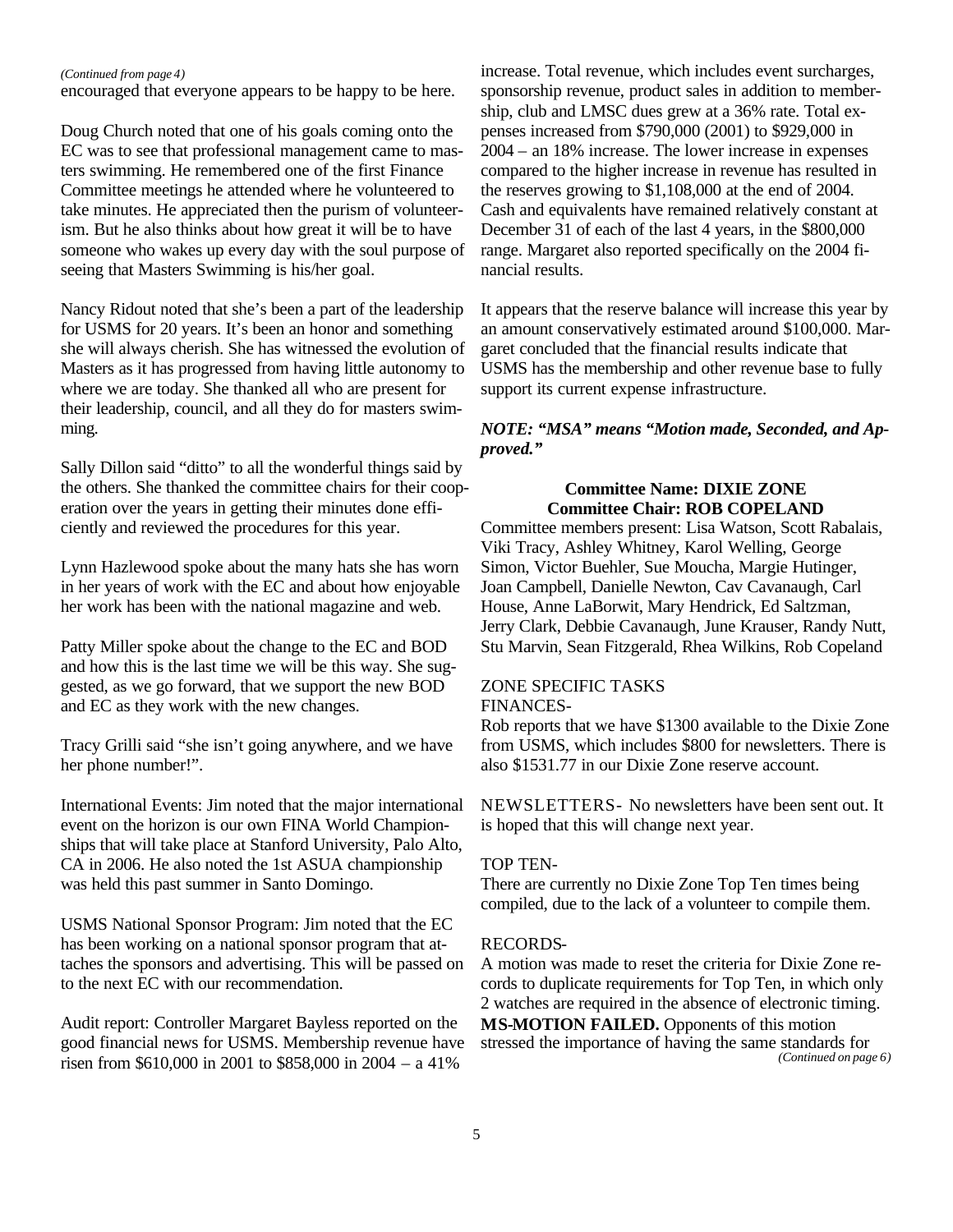#### *(Continued from page 5)*

Dixie Zone records as those for National and World records.

#### ZONE MEETS-

The 2005 SCY Zone Championship was held in Ft Lauderdale. Meet director Stu Marvin reported a nice turnout for that meet. The 2005 LC Championship was held in Charlotte, NC. Meet Director Jerry Clark reported a turnout of 103 swimmers. The 2005 SCM Zone Championship is scheduled for Dec 2-4 in New Orleans. It was reported that due to the devastation from Hurricane Katrina, the meet hosts are currently trying to find another venue for the meet.

## TOP TEN PATCHES-

Ed Saltzman has been in charge of selling Dixie Zone Top Ten patches. He reported that since Dixie Zone Top Ten standings were discontinued last year, the sale of the Top Ten patches has understandably decreased. Thirteen patches were sold in the last year. There are still about twenty-five patches available for sale.

#### ZONE POLICIES-

Rob reported that our current Dixie Zone policies are very outdated and need to be rewritten. The committee agreed to discuss this further during the next year.

### ZONE DIRECTOR NOMINATION

Lisa Watson nominated Jerry Clark as Dixie Zone director. The motion was seconded by George Simon. This nomination was approved by acclimation.

## **MSA to nominate Jerry Clark as director from the Dixie Zone.**

ZONE REPRESENTATIVE ELECTION- **MSA to elect Debbie Cavanaugh as Dixie Zone Chair and Stu Marvin as Vice Chair.**

## ZONE ACTIVITIES FOR 2005-2006

Championship Meet Bids

**MSA to award Dixie Zone Championships to the following venues for 2006: Clearwater, Florida for SCY and Charlotte, NC for LC.** Dates will be Feb 11 &12 for SCY and July 15&16 for LC.

**MSA to have a consolidated Dixie Zone SCM Championship for 2006, comprised of a compilation of all Dixie Zone SCM meets between September 1 and December 31.** Ed Saltzman volunteered to compile these results. It was decided to set a January 15, 2007 deadline for submission of results to Ed.

## COACHES MENTOR CLINIC-

Committee members were reminded that the Coaches Committee will allocate \$500 to requesting clubs to bring in a qualified coach to conduct a swim clinic. The clinic will have a section for coaches and another section for swimmers. Video analysis will be provided.

#### FUTURE DIRECTION OF ZONES-

This will be a topic for future discussion, as USMS questions whether or not zones serve a useful purpose. Consensus was that our Dixie Zone is definitely serving a useful purpose.

**MSA to express to the Editorial Board the desire of the Dixie Zone to continue to include Championship entry forms, postal entry forms, All American and All Stars, etc... in the USMS SWIMMER magazine.** This committee feels very strongly that these are all essential components of the magazine and should continue to be provided as a service to the membership.

## NEW BUSINESS

Ed Saltzman proposed that the Dixie Zone use available funds to purchase a Hy-Tek license for the zone, so that all Dixie Zone clubs will have the means of putting results in the same format.

**MSA to purchase a Hy-Tek license for the Dixie Zone in order to be able to provide Hy-Tek software to any clubs who currently do not have such access.**

## **Committee Name: Championship Committee Chair: Barry Fasbender Vice Chair: Jerry Clark**

SURCHARGE FOR NATIONALS

The Championship Committee has been conducting ongoing email discussions on the surcharge for National meets. This discussion was continued during this meeting. With the current challenge of finding bidders for Nationals and rising costs, the committee feels that an increase in the surcharge is warranted. Jane Moore, potential meet host for 2007 SC Nationals in Federal Way, reported on the staggering increase in pool rental fees from previous years (an increase from \$9,000 to \$32,000 since their last Nationals).

Mark Moore, meet director of the 2005 LC Nationals in Mission Viejo, talked about the need for encouraging early entries to help the meet hosts. The committee has discussed a graduated surcharge to help the meet sponsor pay meet expenses, whereas the swimmer will pay the standard surcharge for entries received 30 days prior to the entry deadline, and then an extra surcharge would be charged for entries received from 0-29 days before the individual entry deadline.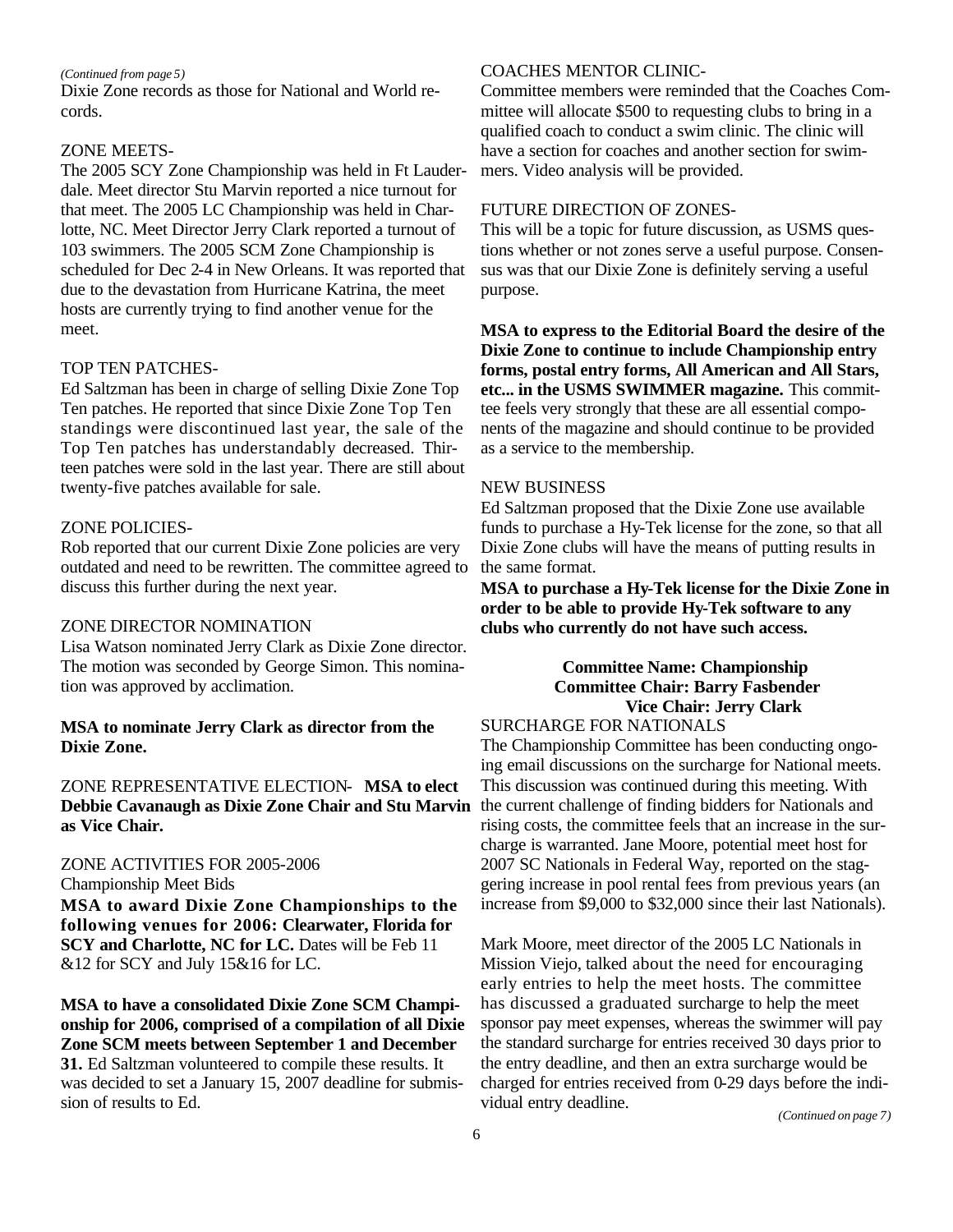#### *(Continued from page 6)*

## EMERGENCY RULE PROPOSAL REGARDING NA-TIONALS SURCHARGE

Barry Fasbender reported that since the Championship Committee's discussions on Thursday regarding the possibility of getting an emergency rule proposal on the Nationals surcharge through the Rules Committee. The Rules Committee itself discussed this topic and deemed it to be worthy of emergency status.

Factors to be considered include the concern for the turnout at Coral Springs in 2006 with Y Nationals only a week later in the same area and the FINA World Games possibly keeping swimmers away. Rising fuel prices are driving costs up for everyone and possibly keeping swimmers away. The Federal Way 2007 SC bid, with pool rental fees almost four times the amount from their last Nationals, may in fact lose money without an increase in the surcharge.

## **MSA to submit an emergency rules proposal which would increase the surcharge per swimmer collected by USMS at National meets to \$40.**

This will replace Article 104.5.4D on page 45 in the rule book regarding Entry Fees for National Championship meets. The new statement will read "A \$40 surcharge may be charged to be used by the meet sponsor to help pay meet expenses. If a meet host uses a 5 day format, the host may charge \$48."

Rationale states that the existing \$30 fee has not been raised for a number of years. We need to raise the surcharge to encourage more bids for National Championships. Next year, the Championship Committee will consider raising the surcharge for entries received between 0 – 29 days before the entry deadline, to encourage swimmers to enter the meet early, which would ease the burden for the meet host.

## NATIONAL QUALIFYING TIMES FOR LC NATION-ALS

There was discussion regarding the stricter LC time standards that were set last year for Mission Viejo. These standards were fifth place from National Top Ten standings +11 %. Carolyn Boak suggested we increase the percentage Note: The Coaches Committee does its work in small to 13% to ease the standards a little bit, which seemed to have more impact on the older age groups. Jeff Roddin suggested eliminating NQTs for 75 and up. Steve Newman was concerned that NQTs were not enforced and suggested setting a penalty for swimmers who did not make the NQT.

## **MSA to set up a subcommittee to look further at NQTs for LC Nationals.**

Jeff Roddin, Carolyn Boak, Kristy King, Mel Goldstein,

Lisa Watson, Laura Winslow, and Tom Spence volunteered to serve on this subcommittee. Walt Reid also volunteered to work with this committee. Stu Marvin, host of the 2005 SC Nationals in Ft Lauderdale, and Mark Moore, host of the 2005 LC Nationals in Mission Viejo, volunteered to do a follow up report from their respective meets indicating the percentage of swimmers who missed their NQTs.

#### SUPER SEEDING

Barry reported on the concept of Super Seeding, asking for feedback from the Championship Committee as to whether or not this might be a means of making National meets more efficient. Super Seeding would take out the fastest heat of swimmers from each age group, and seed everyone else by time. All the fastest heats would then be swum last in each event. Mark Gill stated that this might work for SC, but would not work for LC, since there are not as many swimmers in each age group competing.

Jeff Roddin said that this would require verifying the times for the fastest swimmers, which would place a lot more work on the part of USMS and the meet host. Carolyn Boak suggested that an alternative might be to swim a heat of the fastest swimmers of an age group every few heats instead of having all fast heats swum at the end of the event.

Members of the audience commented that this would prevent swimmers within each age group from seeing each other, which is a nice aspect of Nationals. Errol Graham suggested that it might helpful instead to have a heat for the slowest swimmers in each event, which could be a substantial time saver.

#### BID PACKAGE

There was discussion about the current bid package. Several bidders have reported that the package is too detailed and gives the potential bidder a very negative feeling. **MSA to form a task force to look at the current bid package and suggest revisions to this committee.**

## **Committee Name: Coaches Committee Chair: Bob Bruce**

groups during the year, and meets at Convention to review past work, preview current & future projects, recruit members to project teams, network, run practices for delegates, and generally raise enthusiasm.

The meeting was called to order at: 11:30am

1. Review of Ongoing Projects (Discussion: substantive additions to the Annual Report noted)

*(Continued on page 8)*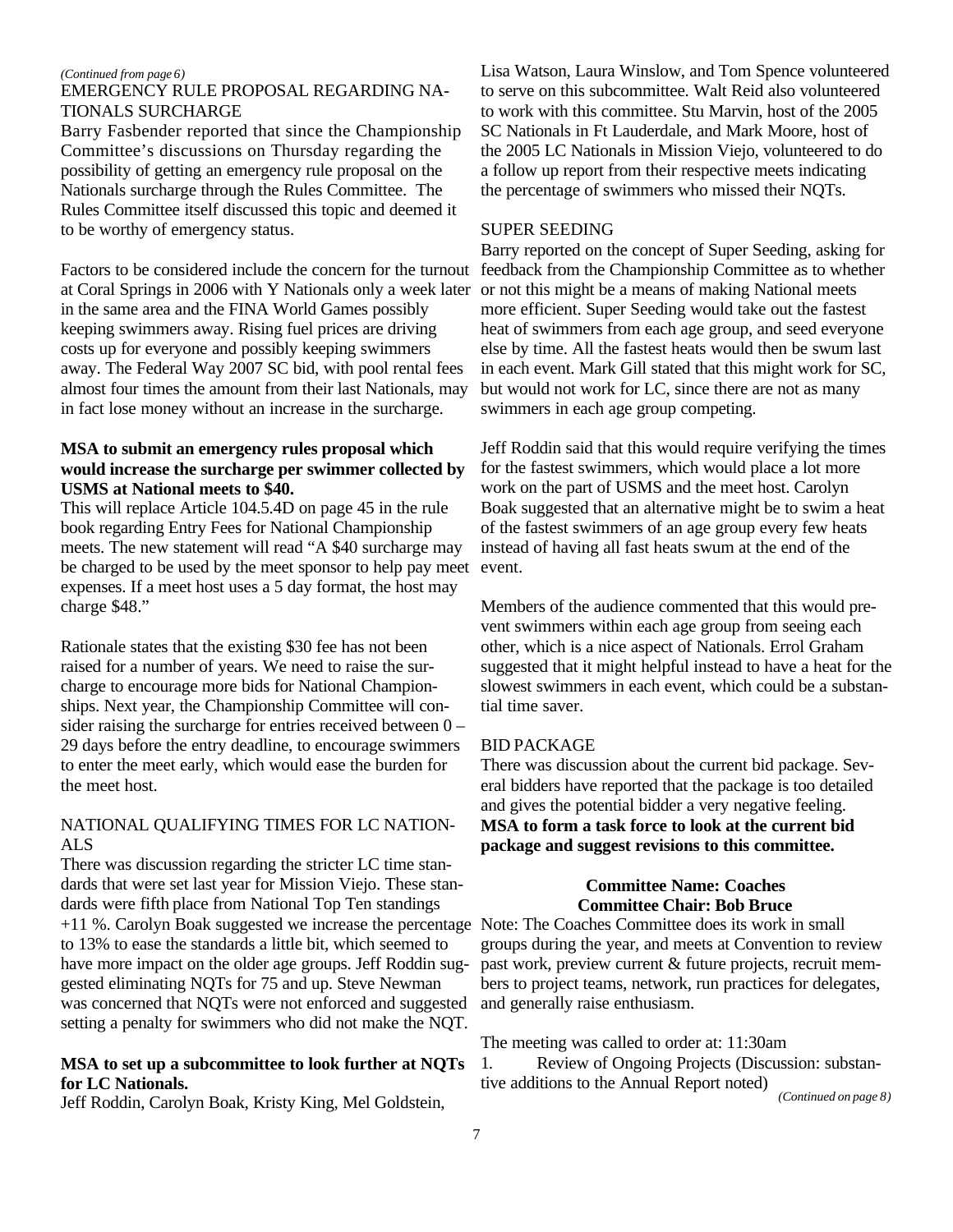#### *(Continued from page 7)*

- Clinics
- Olympic Training Center Camp
- National Coaches Conference: The conference, held in conjunction with the American Swimming Coaches Association Convention & Clinic, was a program success (panel discussion, six strong presentations, and the first Masters School certification course since 1999) and an organizational success (with strong cooperation with and support from ASCA.
- International: Michael Moore (2006 Worlds Meet Director) reported and answered questions.
- On-Line Workout Posting: We are searching for a volunteer to lead this project.
- On-Deck Coaching: Eric Shanks has volunteered to lead this program in 2006.
- Coach-of-the-Year: Skip Thompson reported on the three 2005 candidates for this award.
- Video Library
- Book Library
- Snooper Rental
- 2. Discussion of allied committee issues

3. Review of Major Projects (Discussion and Brainstorming)

- Coaches Manual: We committed to finish this project within the next six months.
- Clinics and camps
- Coach involvement in USMS Swimmer
- Triathlon
- LMSC Coaches Reps

## **Committee Name: Communications Committee Chair: Hugh Moore MSA that we include all committees for solicitation of input in March before USMS Swimmer annual planning in July.**

## **MSA that the Communications Committee request that the Executive Committee or Board of Directors survey the membership with regard to the national publication**.

Calendar of Events. At last year's convention we adopted a policy that any non-USMS event submitted for inclusion on the calendar of events on the USMS website must be approved by either the LMSC chair or zone representative for the area in which the event will be held. No procedure for implementing this policy was designed, and Carolyn Boak volunteered to implement one.

During the past year, whenever an application for a nonsanctioned or nonrecognized event was received, it was

emailed to Carolyn, who in turn emailed the appropriate LMSC chair and zone rep requesting permission to list event. She found she had to educate many zone reps and LMSC chairs about the new policy.

Carolyn noted that many of the LMSC chairs and zone representatives were very glad to hear about the new policy. She recommended that the Communications Committee set up a procedure to ask each LMSC chair or zone representative to be the gatekeeper for submissions for the calendar of events in their respective areas.

Editorial Board/National Publication Editor Report. Hugh went over the background of the board. When we began *USMS Swimmer* last year, a transition team was appointed to work through the first issue of the magazine. It soon became evident that an ongoing effort was needed to coordinate all publications (rule book, web, manuals, etc.) resulting in the formation of the Editorial Board.

The board accomplished its work largely through monthly conference calls lasting 1½ to 2 hours. The board has made many decisions this year, not all popular. The size of the board has been kept relatively small so that decisions could be made quickly. It is composed of knowledgeable representatives from different committees: Doug Garcia (Marketing), Hugh Moore (Communications), Meg Smath (Publications), Lynn Hazlewood (Executive Committee), Barbara Thomas (Finance), Jim Matysek (webmaster), and Bill Volckening (USMS editor), along with Virginia Sowers (Douglas Murphy) as a nonvoting member. Many in the audience expressed views regarding the composition of the Editorial Board.

Bill explained that he, Lynn Hazlewood and Jim Matysek met with Douglas Murphy personnel for annual planning to set the editorial calendar in July. Many in the audience felt that more and different people should be involved in that process.

Doug Garcia said he felt there was a misperception about what the Editorial Board does. The board is not reviewing every article and tries to avoid micromanaging. Tom Boak stated that his zone (South Central) has formally expressed dissatisfaction with current editorial policy. They're not happy with who's deciding content, and feel there is not enough emphasis on competition.

Lynn reminded everyone that the magazine is still in the development process, and also that one of the more contentious issues (publication of the All-American roster) has been resolved. She also reminded everyone that magazine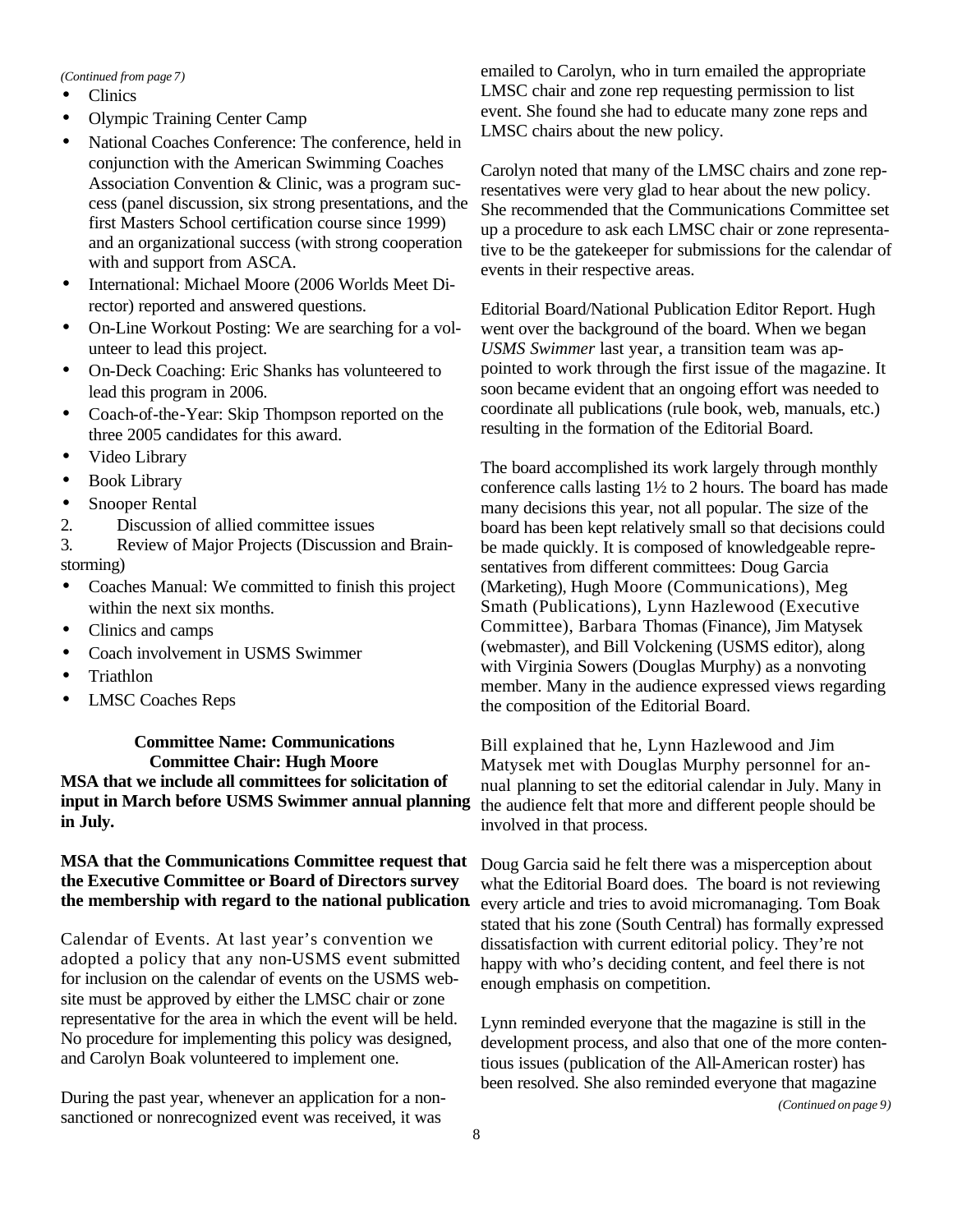#### *(Continued from page 8)*

publication is on a tight timeline, making it difficult to receive widespread input from many people.

Hugh said it was difficult to determine what our members really want in the magazine. The 2001 survey indicates the majority of our members have little interest in competition. We probably need a new survey. Connie Barrett said the Marketing Committee also wants to do similar surveys, so maybe a new survey could be a joint project.

Tom Boak asked what the process is for deciding which articles to print in an issue. Bill responded that the Editorial Board considers different aspects of how the publication is supposed to work for USMS. They bear in mind that the magazine is considered a member benefit. The Editorial Board has solicited input from the Sports Medicine and Coaches Committees and added contributing editors as a result.

The Editorial Board also gathered ideas from the transition team. Bill noted that many felt the 2001 survey was flawed, but it was used because it was all we had. We also looked at past issues of *SWIM*. The Editorial Board has tried for balance for the features and departments. The five departments are association news, member news, training and technique, nutrition and food and the healthy swimmer. Features can be divided between personality, technique and miscellaneous topics. Bill looked through his archive of old swimming magazines, and Douglas Murphy staff routinely research other magazines.

Al Prescott noted that he hasn't heard any negative comments from the swimmers he's talked to about the magazine, and in fact they have gone out of their way to compliment it. Tom said he didn't think we should substantially change the composition of the Editorial Board, but we should solicit input on the balance of content much earlier.

Tom Boyd informed the committee that he is a survey professional, and would be willing to help with a survey. Ray noted that the intent of the survey would be to make sure our publications are meeting the requirements of the general membership, and that the survey would be in addition to the steps we've already taken today to improve the magazine. Doug reminded everyone that we need to remember our core objectives.

**MSA that we recommend he Records and Tabulation Committee work with the Top Times database develop-**

## **ers to come up with a plan to work toward a single meet results database.**

Webmaster: Jim Matysek introduced Marian Briones, web developer, to the committee, and noted she has been a big help throughout the past year. During the early part of last year they concentrated on redesign of the website, and added several behind-the-scenes tools for maintenance. Right now the online entry system for the world championships is their highest priority. That is planned to go live January 1 with beta testing beginning next month.

Meet results database. Hugh read a report submitted by Mel Dyck, chair of this subcommittee, which included the following: "At the first of the year, 2005, our subcommittee was established with the mandate to try to recover and preserve results from all meets sanctioned and recognized by USMS. The goal is to improve the Current Top Times searchable database into an accurate record of all swims performed by registered USMS swimmers, regardless of where they stand with respect to the best swims.

It is felt by committee members that the Top Ten is an extremely valuable program for the recognition of top performances, but that USMS actually serves the entire community of swimmers, not just the elite. We all know 50<sup>th</sup> place swimmers who train just as hard as those who achieve a number one place. Their times should be available just as readily as those record-setting performances.

But Current Top Times has another valuable service. It provides a timely searchable database so that a hardtraining swimmer can see how his/her competition is doing around the time of critical meets. We can routinely provide results to the database as quickly as the results are submitted. At its inception, the subcommittee was in the middle of the short course yards season, known for having many meets in nearly every LMSC. This season, we have merged 103 meets into the database, roughly 2.7 times the previous high of 38 meets.

Special thanks are due to a number of very aggressive subcommittee members who tracked down and delivered most of these meet results files. They are Cav Cavanaugh, Barbara Dunbar, Laszlo Eger, Mark Gill, Julie Heather, **Fritz Lehman**, Jim Matysek, Mary Pohlmann, Jeff Roddin, Barry Roth, Ed Saltzman and Ed Tsuzuki. Our current long course season is also going well, thanks to the dedication of the same group of members. However, it is my opinion that the archiving of swim times will not be truly complete *(Continued on page 10)*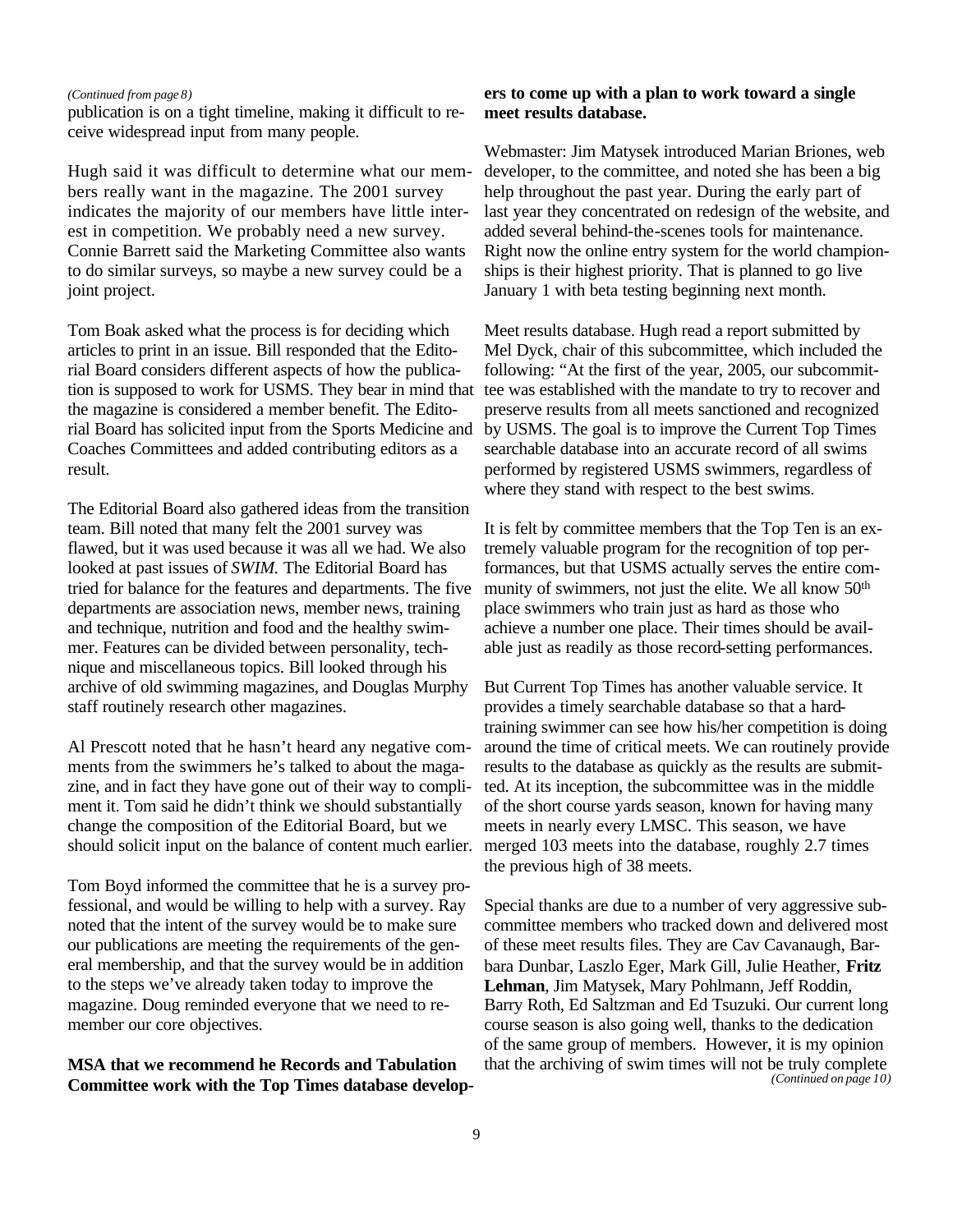#### *(Continued from page 9)*

until there is a directive from the USMS management that meet directors and/or Top Ten chairs provide the full set of swim results."

## **Committee Name: Finance Committee Chair: Tom Boak**

Treasurer's Report – Doug Church: We have money in the bank, all the bills are paid, and the reserves have continued to increase. Doug asked Smith Barney to review FOG investment policy that he just received. He recommended that report be passed on to next Finance Committee Chair to review with possible recommendations at next year's convention.

Margaret reported that for the first eight months of 2005 net income is \$359,000. Total reserves at August 31, 2005 are \$1,467,000. This includes about 95% of income and about 60% of expenses.

For USMS SWIMMER, we should end 2005 about \$70,000 favorable to the 2005 budget that we set last year. The magazine still does not make money, but the loss is less.

Old Business: Tom reported on the meeting earlier in the day about financing for FINA worlds with Barbara Thomas, Anne Cribbs, Jeff Moxie, Margaret Bayless, Michael Moore and Doug Church about cash flow demand and funding requirements prior to their starting to receive event funds.

**MSA to endorse increasing the loan to FINA World Masters LSC to \$300,000 immediately and that the meet MSA that treasurer and controller be authorized to susorganizer be authorized to draw in addition to the current authorization approximately \$25,000 in calendar year 2005, and up to the balance of the \$300,000 in calendar 2006 as needed, and for USMS to seek meet interruption insurance coverage of our loan of that amount.** The actual decision will be made by the Executive Committee, and Doug will be responsible for amending the loan agreement.

**MSF to approve expenditure of USMS funds not to exceed \$10,000 to acquire event interruption cancellation insurance subject to a premium quote to be received to cover the \$300,000 USMS loan to of FINA World Masters meet.** 

Doug (in conjunction with insurance committee) will obtain a quote in the event another body (e.g. HOD) should decide we want to purchase this insurance.

2006 Budget: During the discussion by the Gods of Finance the following motions were made:

## **MSF to include 10,000 Paid Liability Expense in the budget.** In the event there is a paid liability claim, which there has not been for six years, the item would be paid out of the insurance reserve.

**MSA to increase insurance reserve from \$120,000 to \$200,000.** This will increase was based on a recommendation by the insurance committee; it will be a balance sheet transfer only and not affect income and expense.

Other Business: **MSA to cover the controller under the D&O policy.**

**MSF (failed) to approve a dues increase of \$2 effective for the 2007 dues year (Nov 1, 2006 – Dec 31, 2007).**

**MSA that in anticipation of the expiration of the national publication contract, the position be changed to a salaried position, and advertised and opened up to a search subject to PMG.**

**MSA that the IT/web related contractor expenses be paid for on a pre -approved project-by-project basis. MSA to increase USMS contribution to ISHOF from \$.10 to \$.25 per swimmer. MSA to approve the budget.**

FOG: Discussion followed on how to pay upcoming expenses based on actions that will be taken in the HOD Saturday afternoon.

**pend provisions of FOG where necessary and appropriate in order that the bills of the corporation are paid in a timely fashion in order to comply with current year legislation and the 2006 budget.** 

**MSA that in anticipation of the expiration of the national publication contract, the position be changed to a salaried position, and advertised and opened up to a search subject to PMG.**

**MSA that the IT/web related contractor expenses be paid for on a pre-approved project-by-project basis.**

**MSA that treasurer and controller be authorized to suspend provisions of FOG where necessary and appropriate in order that the bills of the corporation are paid in a timely fashion in order to comply with current year legislation and the 2006 budget.**

*(Continued on page 11)*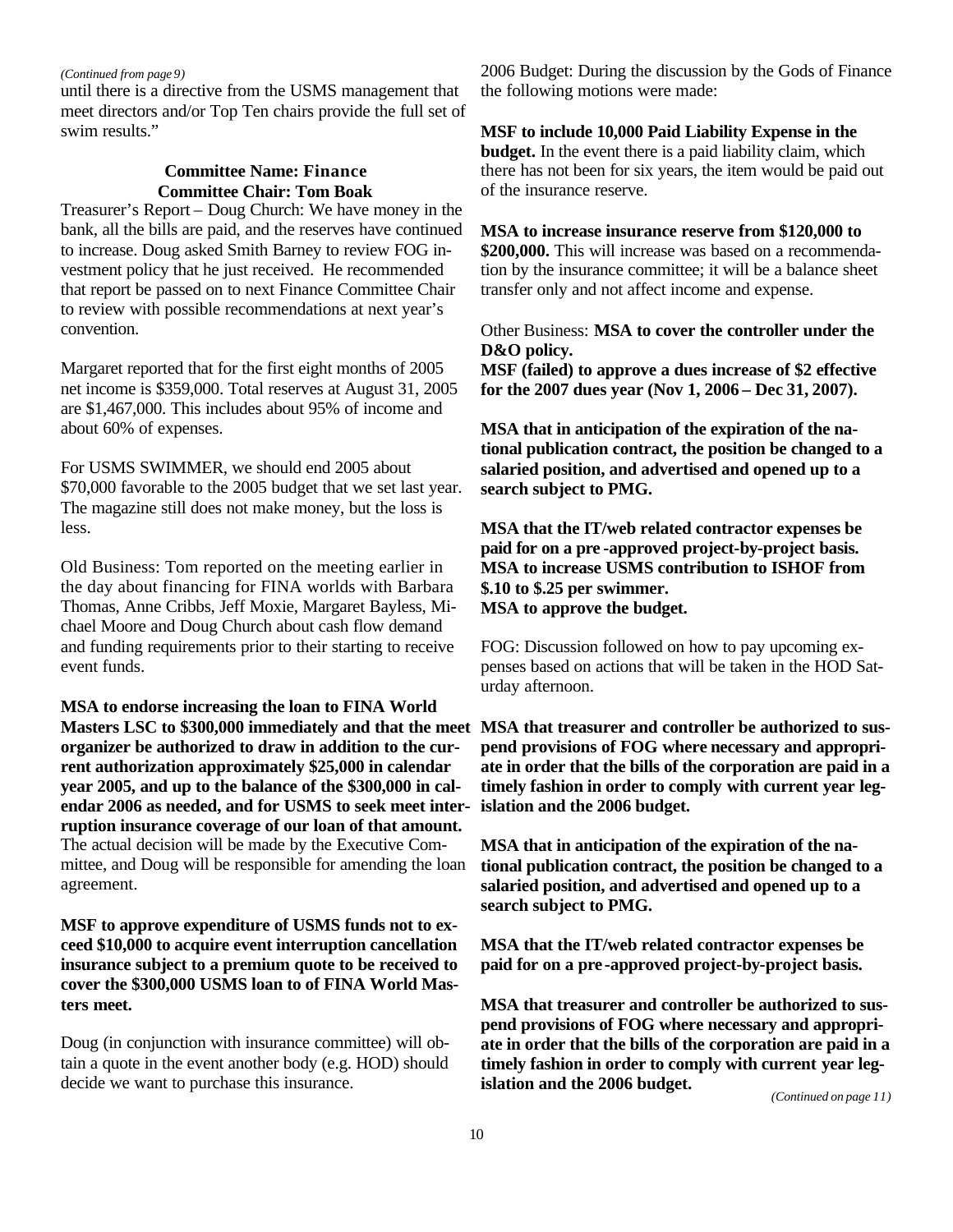#### *(Continued from page 10)*

## **Committee Name: International Committee Chair: Sandi Rousseau**

*2006 FINA World Masters Championship – Michael Moore Status Report –* Michael thanked the International Committee for help the committee has provided in contacting other Federations and NGBs in other countries. The FINA World Masters Championship meet booklet is available for distribution and soon to be published. Applications for entry are now available – credit cards are being accepted. Online registration will be available after January 1st. Non-profit status is being obtained.

Hotels arrangements have been made with 22 hotels and 2600 hotel rooms (2 hotels are completely booked already). The FINA Congress will be held August 3rd, 2006 (the day before the start of the competition).

Championship.

Jim Miller mentioned that USAS is very supportive of the FINA Worlds at Stanford and realize this will potentially be the largest FINA competition ever.

#### *Assistance Requested for the Future*

Assistance in continuing to be ambassadors in other countries and US is needed.

After November 1st Speedo will have a line of products to sell (licensed merchandise).

Please notify the LOC if we hear comments relevant to the competition.

Please calm fears of huge meet and long days. The meet will be run very efficiently with two courses running. Relays are on a separate day. Encourage USMS swimmers to sign up early and get hotel rooms early. Enter now; seed times can be changed later. Deadline for entry is June 1st.

#### *Legislative Proposal Regarding Committee Status*

Legislation Committee voted down L 21, but it may be brought up for reconsideration in the Legislation Committee. Our position is that this is not the time to eliminate International Committee while we are in the midst of helping with FINA Worlds at Stanford. Michael Moore stated he would like us to continue to help and values our assistance. He particularly pointed out our help in Edmonton (World Masters Games) and Riccione (last FINA Masters Worlds) – helpful to have a committee already in place. Volunteers are needed beyond the LOC.

#### *International Section on USMS Web Site*

Sandi reported her communications with Jim Matysek regarding this project. We have not come up on the priority list. International contacts are on the USMS website and can be updated now with our new information. We would like to see the USMS/FINA rule differences posted in the future. Interna-

tional meets are currently posted on the USMS calendar, but we'd like to further disseminate this and other international meet information. The FINA Masters World brochure and/or other information regarding the competition need to be quite visible on the USMS home page.

**MSA. Recommend the USMS webmaster make the FINA logo, XI FINA World Masters Championships logo, a paragraph about the event and a link to the FINA World website highly visible on the USMS webpage and send to all LMSC and Zone webmasters ASAP. It needs to be emphasized that no alterations to this material can be made or deleted on any of these websites.**

Speedo is the primary sponsor for the FINA World Masters ASUA Masters Technical meeting in Santo Domingo dur-ASUA Update – Jim Miller represented USMS at the ing the first ASUA Pan American Championships. At the ASUA Masters Technical Meeting many suggestions for improvements for future events were made. South American nations and USMS were poorly represented at the competition. Caribbean nations were well represented. It was a reasonably well-run meet given the country's limitations. There were 175 entries. Water polo wascancelled – not enough teams. The plans are to hold this competition every two years; synchronized swimming will be added and perhaps diving. USMS may consider bidding for 2009 or 2011 in order to foster growth in the South American/Caribbean nations.

> Jim Miller shared an important communication regarding the LatyCar competition to be held in October 2005 in Sao Paulo, Brazil. The LatyCar championships are not being recognized by Brazil or FINA. This information needs to go to all swimmers in US who have considered going to this competition. A one year suspension may be incurred. Swimmers throughout the world run the risk of being ineligible for FINA Masters Worlds in Stanford. No appeal process will be available.

Michael Moore named the coordinators for the other swimming sports included in the Championships. The event is scheduled August 1-17th with competition starting August 4th. The red meet brochure contains the schedule of events and qualifying times. Two 50-meter pools will be used with men competing in one pool and women in another, switching pools every other day. An individual may enter a maximum of five swimming events and no more than two events per day. There is a separate relay day. You can swim a maximum of three relays.

Hotel information was addressed by Anne Cribbs. Room *(Continued on page 12)*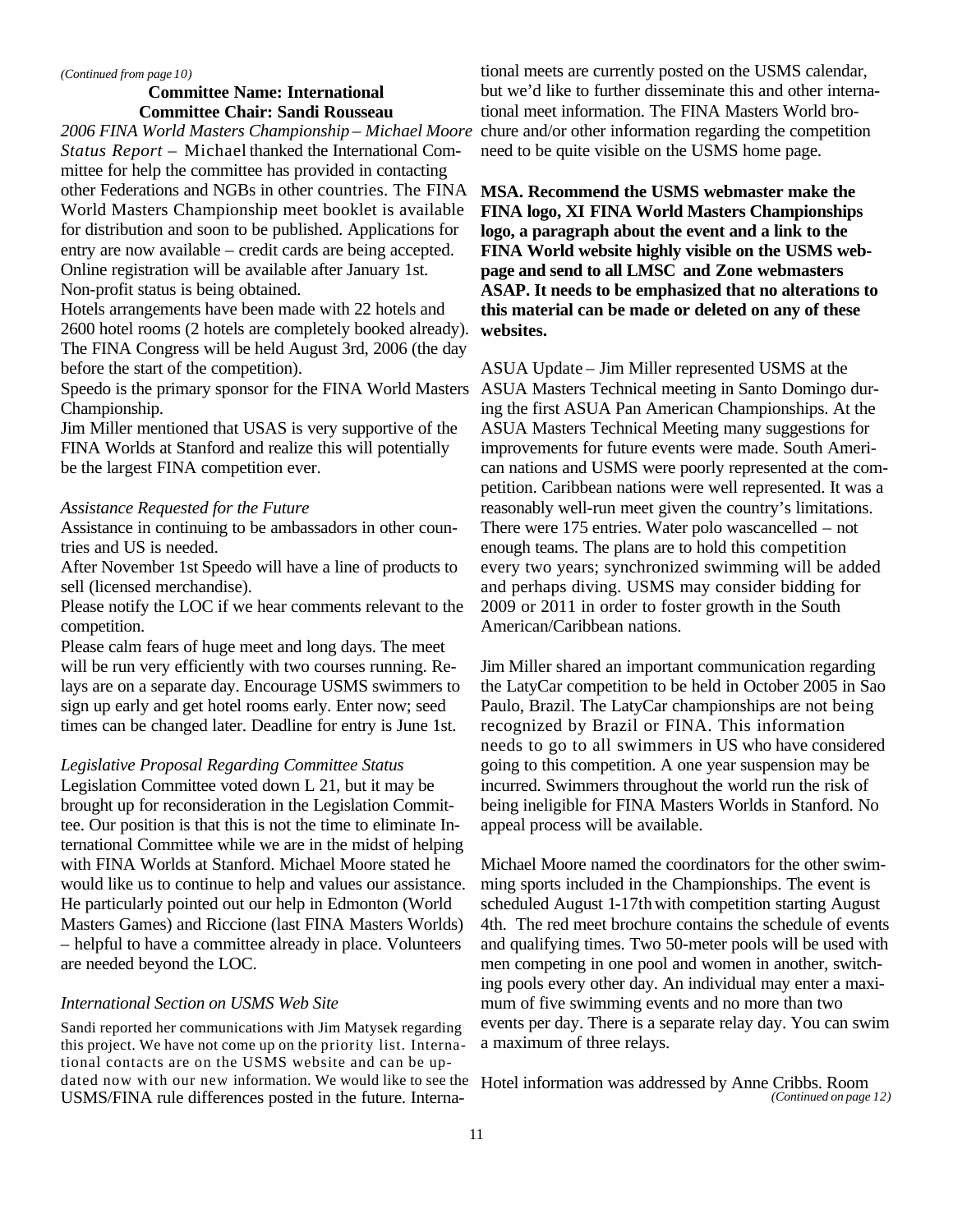#### *(Continued from page 11)*

requests for more than 20 rooms should go through Shannon Sullivan. Book your hotel rooms soon. Parking arrangements and limited shuttle service are being arranged.

There will be a Sports Medicine Conference to address issues concerning the aging athlete. Twelve to fifteen speakers and panels are being planned.

Anne Cribbs announced that Speedo will be the primary sponsor. Other vendors are being invited, but they cannot sell swim apparel. Speedo will have a line of licensed merchandise products to sell.

Officials and volunteers are needed. Several sponsorship levels are available to individuals. Patron Sponsor membership for \$2500 includes parking pass, social events, entry fees, special events and merchandise, including a Speedo Fastskin swimsuit. Other sponsor levels are Friend for \$500 and Seal for \$100.

We were encouraged to spread the word about FINA Masters Worlds among our LMSCs and clubs. We need full participation by USMS swimmers. Entrants must be a member of a registered club. Unattached swimmers cannot enter. Qualifying times must be achieved at the meet in order to be listed in the meet results. You cannot enter NT and the time you enter must be the same or better than the qualifying time. No proof of qualifying time is necessary.

www.2006FINAMasters.org is the official website.

Sandi explained that Dale Neuberger, President of USAS, has given Jim Miller a directive to inform our membership that any USMS swimmer who swims at the All Americas LatyCar competition in Brazil in October 2005 may risk being suspended from FINA competitions for a minimum period of one year. Swimmers throughout the world run the risk of being ineligible for FINA Masters Worlds in Stanford.

The committee isn't happy with this turn of events, but feels we must safeguard our membership. We don't really have enough information regarding the reasons for this directive. The committee is greatly concerned for the athletes regarding the timing of this and the implications that it has for our swimmers and other members of the Masters swimming world community. We need real facts and recommend that the appropriate members of the USMS leadership request clarification of the situation.

**MSA: USMS needs to immediately contact all USMS swimmers regarding possible consequences of participating in the 2005 All Americas LatyCar competition.** **MSA: USMS should contact the organizers of LatyCar to obtain the names and contact information for all USMS swimmers entered in the competition in order to notify them of their risk of sanction if they do not withdraw from this competition.**

## **Committee Name: Ad Hoc Legal Counselors Committee Chair: Patty Miller**

## On-line Registration

The committee discussed the status of efforts to institute on-line registration within USMS, both with regard to registration for membership and event registration. The legal issue for such registration involves the "signing" of liability waivers. The committee discussed the balance of risk and level of assurance with regard to validity of such waivers signed electronically.

The committee noted that USMS has double waiver protection, in that members must sign a waiver with their registration every year and must also sign waivers for each competitive event in which they participate. It was suggested that, for extra emphasis, the registration waiver be expanded to explain that such waiver covers all events in which a member participates. Bruce Hopson will work on additional language – trying to keep it as simple as possible – that may be added when USMS switches to on-line membership registration.

### Trademark

Leianne Crittenden reported on the status of efforts with regard to the USMS trademark registration renewal. In relation to that work, she suggested that the committee poll LMSCs through their Zone Representatives to determine the frequency with which the term "Masters Swimming" is used on the local or national level for non-USMS events and practices.

Such information will be informative for determining the scope of our trademark efforts but may also help reveal some marketing opportunities for USMS. Michael Moore, from the XI FINA World Masters Championships Local Organizing Committee, attended the committee meeting and thanked committee members for their assistance to date with legal issues related to the World Championships. He does not have any current needs for legal assistance, but will call on the committee if necessary.

**Committee Name: Registration Committee Chair: Anna Lea Roof Vice Chair: George Simon MSA to create a task force, "Online Registration Task Force," for an on-line USMS registration system. The** 

*(Continued on page 13)*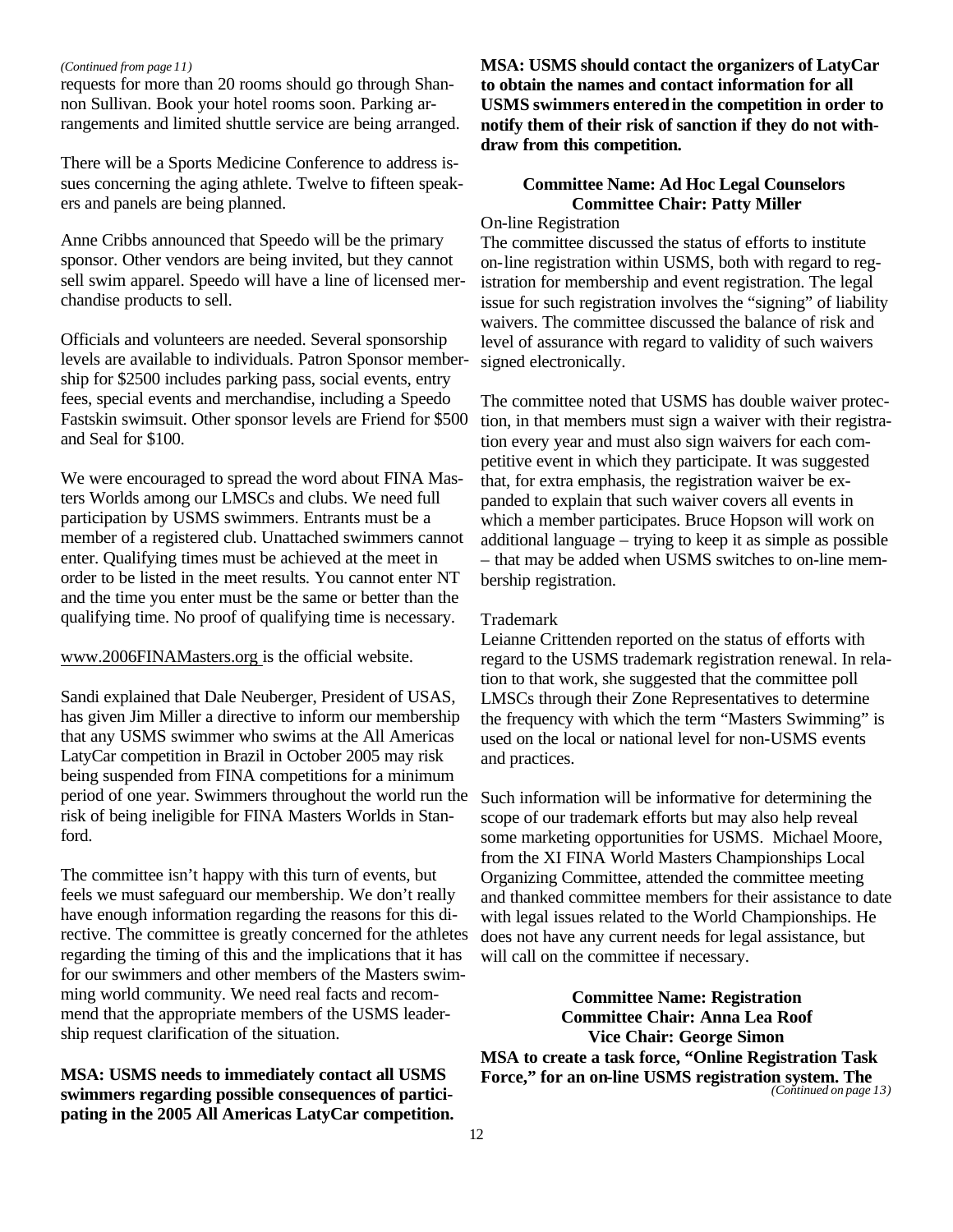#### *(Continued from page 12)*

**task force will determine the requirements and create the specification for the software.**

**MSA to recommend to the house for a change to waive the USMS 60-day transfer rule (the waiting period) to allow transfers both from and back into a specific club that was located in the FEMA-declared disaster area impacted by Hurricane Katrina. This is expected to affect approximately 143 swimmers.**

Request that the Top Ten, Registration, and History and Archives committee meetings not be held during the same time at the 2006 convention, since many of these committees share common interests.

Extensive discussion was held regarding the much needed implementation of an On-Line USMS Registration system. A preliminary general outline was distributed to all in attendance by Jim Matysek, with the stipulation that the outline was not to be distributed to anyone outside of the organization to avoid any unfair advantage of software vendors should the software creation be sent out for external bids.

The need for an agreed-upon specification due to the requirements of many different registrars (53) resulted in the creation of a task force to investigate the requirements and create a specification. It was stated that our membership really wanted an On-Line method for registering for USMS, as it provides a convenience to our swimmers. Con- U-3 cern was mentioned regarding the costs to our LMSCs of a 5% transaction fee, and the costs to our National Organization for the creation of the software and potential National Office impact for verification of registrations.

Issues were brought up about the time registrars spend, many not compensated, and also the timeliness of some registrars processing registrations, and that the On-Line process would help alleviate the tardiness problem. Many people mentioned that other organizations could handle On-Line registrations and handle multiple fees depending on locale, and provide local organizations feedback on membership, and that our organization should learn from them.

It was requested that Legal be consulted for the creation of the On-Line registration specification due to correct handling of the waiver statement and our level of risk.

tem during a slow period of the registration year (rather than one arm stroke completely back to the legs. The head must the beginning of a registration year, or just before a Nation-break the surface of the water before the hands turn inward als entry deadline).

It was requested that we consider an 18-month registration period in order to increase our membership. This would allow those wanting to register in the summer to be retained for longer periods, and to not have reduced fee memberships. Someone else suggested a 365-day registration period, beginning on the swimmer's initial registration date.

#### **Committee Name: Rules**

Enacted Changes to the USMS Rules of Competition **R-1 102.5.4D Entry Fees**

## 102.5.4 D Entry fees

The Championship Committee shall determine the entry fees. A banquet or social event may be conducted for an additional fee. Participation in this event is optional.

The meet host shall not be required to refund overpayments of \$10 or less. Any payments greater than \$10 may be subject to a processing fee of up to \$10.

#### **U-1 103.8.6 (add)**

A swimmer who would otherwise be charged with a false start may be relieved of the charge if the false start was caused by the swimmer's reaction to the "Stand up" command.

A swimmer shall not be disqualified for an illegal starting position at the start if the race is permitted to proceed. Enforcement of the correct starting position is the responsibility of the Starter.

## 101.2 Breaststroke (Delete corresponding sections and replace)

101.2.2-Stroke -From the beginning of the first arm stroke after the start and after each turn, the body shall be kept on the breast. It is not permitted to roll onto the back at any time. Throughout the race the stroke cycle must be one arm stroke and one leg kick in that order. All movements of the arms shall be simultaneous and in the same horizontal plane without alternating movement. The hands shall be pushed forward together from the breast on, under, or over the water.

It was requested to implement the On-Line Registration sys-After the start and after each turn, the swimmer may take The elbows shall be under water except for the final stroke before the turn, during the turn and for the final stroke at the finish. The hands shall be brought back on or under the surface of the water. The hands shall not be brought back beyond the hip line, except during the first stroke after the start and each turn. During each complete cycle, some part of the swimmer's head shall break the surface of the water. *(Continued on page 14)*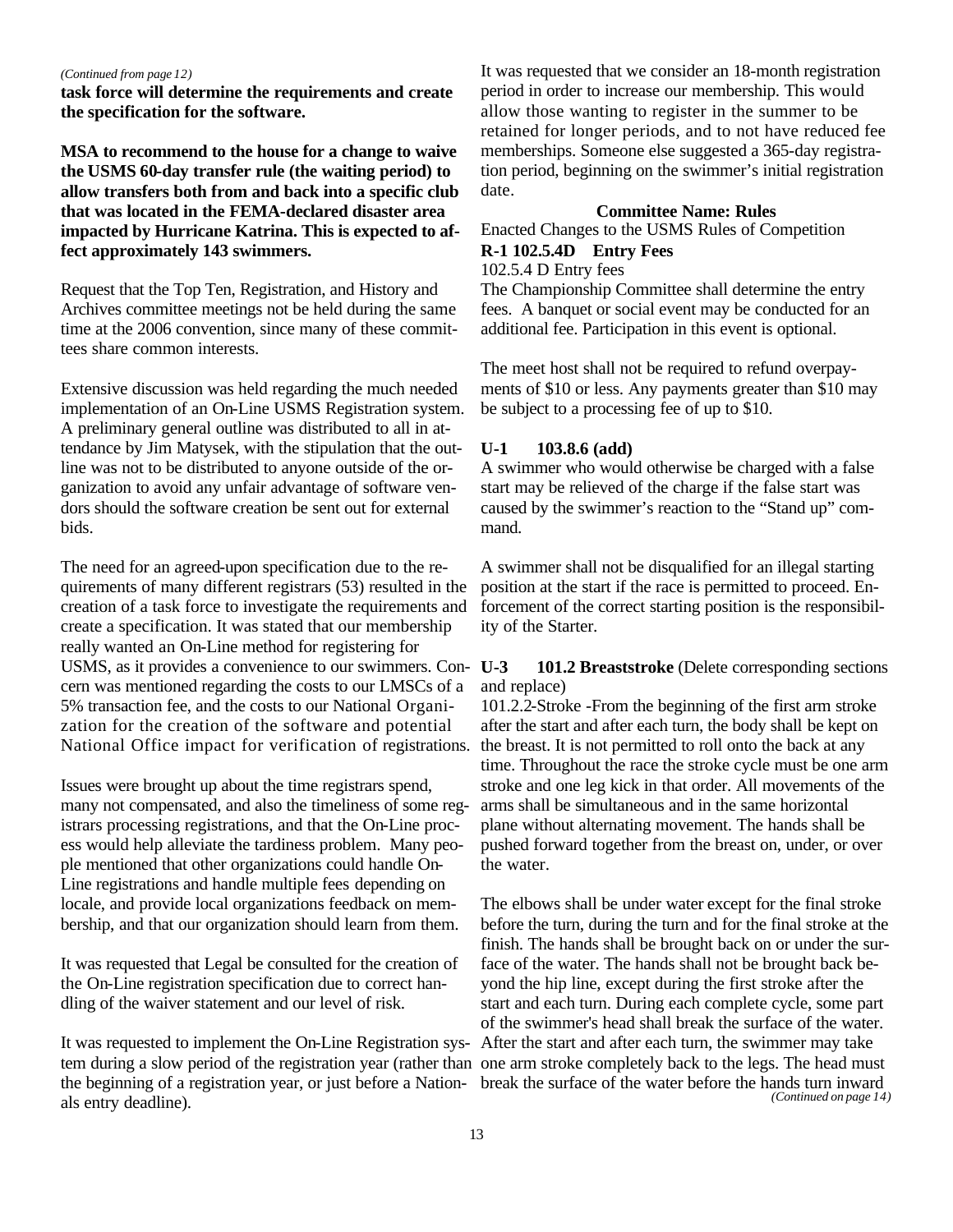at the widest part of the second stroke. *(Continued from page 13)*

101.2.3- Kick - After the start and after each turn, a single downward butterfly (dolphin) kick followed by a breaststroke kick is permitted while wholly submerged. Following which, all movements of the legs shall be simultaneous and in the same horizontal plane without alternating movement. The feet must be turned outwards during the propulsive part of the kick. A scissors, flutter or downward butterfly (dolphin) kick is not permitted except as provided herein. Breaking the surface of the water with the feet is allowed unless followed by a downward butterfly (dolphin) kick.

101.2.4- Turns and Finish - At each turn and at the finish of the race, the touch shall be made with both hands simultaneously at, above, or below the water level. The head may be submerged after the last arm pull prior to the touch, provided it breaks the surface of the water at some point during the last complete or incomplete cycle preceding the touch.

#### **U-4 101.1.2 Backstroke**

B All courses—The swimmers shall line up in the water facing the starting end with both hands placed on the gutter or on the starting grips. Standing in or on the gutter or placing the toes over the lip of the gutter or bending the toes over the lip of the gutter before or after the start is prohibited. A backstroke starting block may not be used.

#### **Committee Name: Safety Education Committee Chair: Shannon Sullivan**

Not much action was taken this year when the new chair took over, because of the expected merger of Safety Education with Sports Medicine.

As VP of Local Operations, Julie Heather will once again try to bring safety to the forefront. She attended the USAS Safety meeting which is revising the coaches' safety training requirements. She will get a copy of the manual and try to get our Masters information included. USA Swimming is talking about changing policy by having a safety committee co-coordinator.

A discussion ensued regarding the proposed legislation of Sports Medicine to be renamed *Sports Medicine, Health, and Safety Education,* which Jessica Seaton is proposing to the Legislation Committee. It was noted that the Safety Education Committee was originally part of the Insurance Committee before its own committee was formed. If the current proposed legislation passes, and there which also involves examining muscle mass in swimmers is significant activity regarding safety education, a subcom-vs. the general population. Joel is working on funding for mittee will be created.

Julie Heather stated the continued need to get safety messages out to the membership, and would like to see safety related articles in USMS Swimmer, and will confer with the editorial board as soon as possible. All LMSC newsletter editors have been sent safety tips.

What topics do we need to address? Since we will be hosting the XI Fina World Masters Championships next year, it would be important to the international swimmers to become familiar with our rules, especially diving in the shallow water. Encourage the coaches training team to provide education on health problems. Swimmers need to inform their coaches of any health problems. There were other suggestions such as filming a safety video, or requiring coaches to be CPR certified. Since each state has their specific requirements for coaches, lifeguards, and pool administration, the committee can only encourage not mandate, to avoid liability. Some LMSCs don't have a coach or the coach is in the water with the team.

Colleen Driscoll informed us that during one of the convention morning workouts, up to **ten** masters swimmers dove into the shallow end of the pool! A discussion of insurance claims followed. Safety Education members swimming the remaining workouts will remind people on the bus about the no-diving rule.

## **MSA to recommend to the editorial board of USMS Swimmer/Healthy Swimmer section, to include a safety tip for each issue.**

**MSA for Julie to send the safety tips to the LMSCs newsletters again.**

**MSA for Julie to identify which LMSCs are without a safety chair contact and to encourage the appointment of one.**

#### **Committee Name: Sports Medicine Committee Chair: Jessica Seaton**

Research update and discussion. Joel Stager reviewed pilot studies. A) Estimation of energy expenditure while swimming using waterproof accelerometers. B) Quality of life study for swimmers. 400 people filled out the questionnaire. The average length of time that adults engaged in Masters Swimming was 17 years. In addition, assessments of BP, muscle mass, etc was made at Nationals at Indianapolis in 2004 and among the conclusions are that the age offset for swimmers has been about 15 years. Joel reports that there has been a lot of media attention regarding this study. C) Biological markers of aging in active adults, *(Continued on page 15)*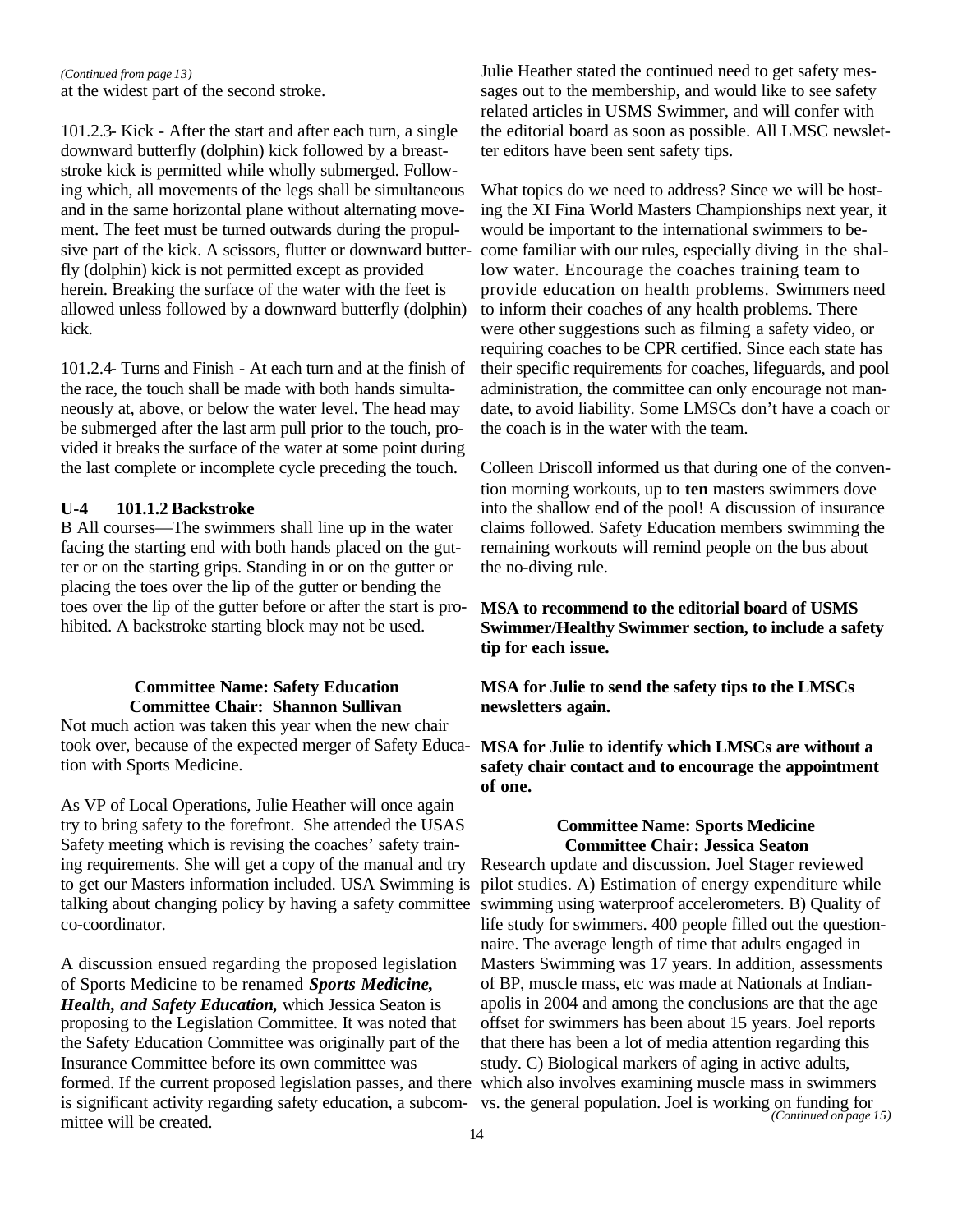larger studies. *(Continued from page 14)*

Discussion occurred regarding the need for Sports Medicine to be a part of the Editorial review process from the start and involved to the end. As soon as the publication editorial calendar is set and Sports medicine related information is part of the article the committee needs to be notified. Liability concerns were discussed.

## **MSA A designated member of the Sports Medicine committee will review all articles on the website to maintain accuracy.**

**MSA It was recommended that the committee name be changed from Sports Medicine and Safety to Sports Medicine, Health and Safety.**

## **Committee Name: Zone Committee Chair: Lynn Hazlewood**

Coach/Mentor clinic grants: **Dixie Zone** and Breadbasket zone have not yet set up their coach/mentor clinics. They will have until the end of the year to run these clinics. Club Mentor grants: We have no applicants for these grants at this time. **boundaries.** Legislation that impacts the zone committee: The committee

conducted a short review of Legislation changes that would affect the Zone Committee. There were no suggested changes to the proposals except to note that the definition of the zone committee does not specifically designate a chair contrary to other committee definitions. Rob Copeland, legislation chair, said he would take it under advisement.

The future of the zone process in USMS: The committee considered the current definition of the zone process and noted that currently there is nothing that the Zones are "required" to do. Zones are included in national corporate structure, but have no specific mandates other than elections resulting in great unevenness across the country and questionable value for USMS. The committee discussed and passed the following motions:

**MSA - Recommend that the Planning Committee study the long term viability of the zone structure within USMS.**

**MSA - Recommend that the Zone Committee, working with VP of Local Operations, will look into the near term concerns facing Zones and their LMSCs, such as standard by laws, grievance procedures, LMSC compliance, Zone management structure, and LMSC and Zone** 

## **2005 USMS National Long Course Championships Mission Viejo, CA August 11 – 15, 2005**

The below seven NC Masters swimmers competed in the Championships. The combined team finished 29<sup>th</sup> out of 137 teams. Sally and Suzanne garnered 94 points to finish 31st out of 94 women's teams. Sally swam to a first place in the 100 Back. The five gentlemen's 101.5 points earned them 32nd place out of 114 men's teams.

| AGE<br><b>GROUP</b><br><b>WOMEN</b> | <b>SWIMMER</b>                                   | PLACE / EVENT / TIME                                                                                                                                                                                                                                                                               |
|-------------------------------------|--------------------------------------------------|----------------------------------------------------------------------------------------------------------------------------------------------------------------------------------------------------------------------------------------------------------------------------------------------------|
| 65-69                               | Newell, Sally                                    | 2nd / 100 Breast / 1:49.66; 6th / 50 Free / 38.92; 2nd / 50 Breast / 49.17; 3rd / 50 Back / 49.85;<br>1st / 100 Back / 1:44.17; 9th / 50 Fly / 54.94                                                                                                                                               |
| 70-74                               | Robbins-Bonitz,<br>Suzanne E                     | 4th / 100 Breast / 2:18.69; 2nd / 50 Free / 51.88; 2nd / 200 Back / 4:35.61;<br>4th / 50 Breast / 1:05.03; 2nd / 50 Back / 52.88; 2nd / 100 Back / 1:58.73                                                                                                                                         |
| <b>MEN</b>                          |                                                  |                                                                                                                                                                                                                                                                                                    |
| 35-39                               | Farrell, Andrew                                  | 3rd / 800 Free / 9:40.28; 3rd / 200 Back / 2:24.92; 3rd / 100 Free / 57.40; 5th / 400 Free / 4:32.04;<br>8th / 50 Back / 31.53; 4th / 200 Free / 2:06.72                                                                                                                                           |
| 40-44                               | Thomas, Terry<br>Goldman, Brian<br>Mangrum, John | $21st / 50$ Free $/ 32.10$ ; $23rd / 100$ Free $/ 1:11.52$ ; $14th / 50$ Fly $/ 34.98$<br>6th / 50 Free / 26.87; 8th / 100 Free / 59.59; 14th / 400 Free / 4:56.49; 8th / 200 Free / 2:15.02<br>10th / 400 IM 6:09.31; 21st / 400 Free / 5:36.76; 12th / 50 Back / 35.34; 9th / 100 Back / 1:18.52 |
| 65-69                               | Clark, Jerry                                     | 4th / 800 Free / 11:41.27; 2nd / 50 Free / 29.77; 2nd / 100 Free / 1:09.57; 5th / 50 Breast / 42.45;<br>2nd / 400 Free / 5:31.89; 3rd / 200 Free / 2:35.61                                                                                                                                         |
|                                     | <b>EVENT</b>                                     | PLACE/TIME/TEAM                                                                                                                                                                                                                                                                                    |
|                                     | Mixed 200 Medley Relay                           | 6th / 2:44.08 / Robbins-Bonitz, Suzanne E; Newell, Sally; Farrell, Andrew J; Clark, Jerry                                                                                                                                                                                                          |

Mixed 200 Free Relay 9th / 2:27.03 / Farrell, Andrew J; Robbins-Bonitz, Suzanne E; Newell, Sally; Clark, Jerry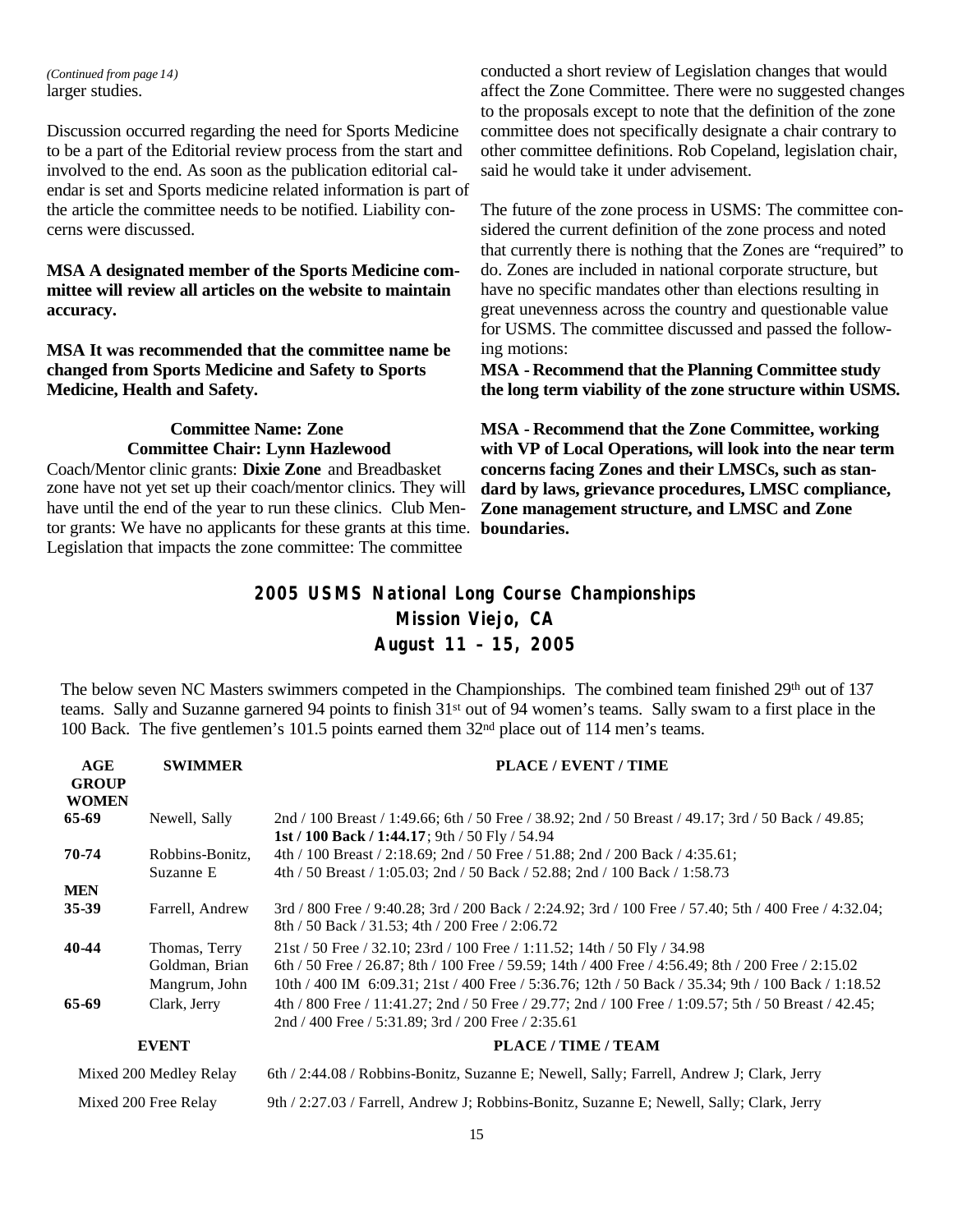## **USMS 2005 TOP TEN FOR SHORT COURSE YARDS**

Twelve women and twenty-nine men from the North Carolina LMSC made the Top Ten list for the 2005 SCY season. Congratulations to everyone for your efforts and for a very respectable fifth place in this year's SCY Nationals in Fort Lauderdale.

Special recognition goes to All-Americans Suzanne Robbins-Bonitz, Todd Desorbo, Razvan Petcu, Jon Blank, Fritz Lehman, and Dick Webber who placed first in the nation for their age group in one or more events.

For more information on USMS Top Ten, visit the USMS web site at www.usms.org/comp/tt. Each person on this list is eligible to purchase a Top Ten patch with stroke segment. One stroke or relay segment comes with each patch at a cost of \$5.00. Additional stroke or relay segments cost \$1.25 each. Make checks payable to Lake Erie LMSC, and send your information and the check to: Tom Gorman, P.O. Box 43824, Richmond Heights, OH 44143.

If your name or an event is missing from this list, please contact Henry Stewart at (919) 417-0512, or email to hstewart@hcwbenefits.com.

| Age                | <b>Name</b>           | Place / Event / Time                                                                                                                                                                                     |  |
|--------------------|-----------------------|----------------------------------------------------------------------------------------------------------------------------------------------------------------------------------------------------------|--|
| Group              |                       |                                                                                                                                                                                                          |  |
| W18-24             | Monica Foley          | 3rd /1650 Free / 19:37.29                                                                                                                                                                                |  |
| W <sub>25-29</sub> | Shandra Johnson       | 4th /50 Free / 24.55; 3rd / 100 Free / 53.30; 4th / 200 Free / 1:57.89                                                                                                                                   |  |
| W30-34             | Erika Braun           | 3rd / 500 Free / 5:15.87; 3rd / 200 Back / 2:11.24; 6th / 50 Fly / 26.97<br>3rd / 100 Free / 54.02; 5th / 50 Free / 24.96; 6th / 100 Back / 1:02.83; 6th / 100 Fly / 1:02.31                             |  |
| W <sub>35-39</sub> | Heidi Williams        | 9th / 1650 Free / 19:15.40:                                                                                                                                                                              |  |
|                    | Pamela M Lindroos     | 8th / 100 Breast /1:12.59                                                                                                                                                                                |  |
| W40-44             | Susan Walsh           | 4th / 50 Free / 24.98; 5th / 100 Free / 54.46; 2nd / 50 Back / 28.73; 5th / 100 Back / 1:03.41; 7th / 200 Back / 2:21.58;                                                                                |  |
|                    |                       | 5th / 50 Fly / 27.50; 5th / 100 IM / 1:03.16                                                                                                                                                             |  |
| W50-54             | Debbie Wilson         | 6th / 1000 Free / 12:40.83; 4th / 1650 Free / 20:52.96; 7th / 400 IM / 5:48.49                                                                                                                           |  |
| W55-59             | Jeannie R Mitchell    | 4th / 50 Back / 36.52; 7th / 100 Back / 1:20.37; 5th / 200 Back / 2:50.96                                                                                                                                |  |
| W65-69             | Sally Newell          | 7th / 50 Free / 34.20; 4th / 50 Back / 41.80; 6th / 100 Back / 1:31.27; 4th / 200 Back / 3:14.79; 3rd / 50 Breast / 42.57;<br>2nd / 100 Breast / 1:32.70; 3rd / 100 IM / 1:27.40; 5th / 200 IM / 3:18.37 |  |
|                    | Sandra Kremer         | 10th / 200 Breast / 3:59.19                                                                                                                                                                              |  |
| W70-74             | S Robbins-Bonitz      | 4th / 100 Back / 1:43.78; 1st / 50 Back / 44.73; 6th / 200 Back / 3:51.78                                                                                                                                |  |
| W80-84             | Judy Kelly            | 9th / 100 Breast / 2:37.71; 7th / 200 Breast / 5:48.61                                                                                                                                                   |  |
| M25-29             | Michael Ferris        | 9th / 200 Fly / 2:08.21                                                                                                                                                                                  |  |
|                    | <b>Todd Desorbo</b>   | 4th / 200 Free / 1:44.75; 3rd / 200 Back / 1:52.40; 1st / 200 Fly / 1:53.82                                                                                                                              |  |
| M30-34             | <b>Andrew Farrell</b> | 10th / 1650 Free / 18:32.82; 7th / 500 Free / 4:59.06; 4th / 1000 Free / 10:22.81; 6th / 200 Back / 2:02.74                                                                                              |  |
|                    | Chris W Morton        | 9th / 200 Back / 2:04.65; 6th / 500 Free / 4:55.71; 4th / 200 IM / 2:02.69; 6th / 400 IM / 4:26.43                                                                                                       |  |
|                    | <b>Frank Barrows</b>  | 9th / 200 IM / 2:03.71; 8th / 400 IM / 4:30.15                                                                                                                                                           |  |
|                    | Greg Gooch            | 9th / 100 Back / 56.26; 7th / 200 Back / 2:04.16                                                                                                                                                         |  |
|                    | Jeff Weiss            | 8th / 50 Breast / 28.17                                                                                                                                                                                  |  |
|                    | Morton Anderson       | 9th / 200 Fly / 2:04.60                                                                                                                                                                                  |  |
|                    | Raz Petcu             | 3rd / 50 Free / 21.29; 6th / 100 Free / 47.35; 1st / 50 Fly / 22.84; 2nd / 100 Fly / 50.98                                                                                                               |  |
|                    | Ty Richardson         | 7th / 200 Breast / 2:17.17                                                                                                                                                                               |  |
| M40-44             | Danilo Vicioso        | 9th / 1650 Free / 17:43.49; 5th / 100 Back / 56.62; 9th / 200 IM / 2:05.25; 8th / 400 IM / 4:31.67                                                                                                       |  |
|                    | Henry D Stewart       | 2nd / 50 Free / 22.08; 6th / 100 Free / 49.18; 7th / 50 Back / 26.50                                                                                                                                     |  |
|                    | Jon Blank             | 6th / 50 Breast / 28.82; 5th / 100 Breast / 1:01.45; 6th / 200 Breast / 2:18.56; 10th / 100 IM / 57.28                                                                                                   |  |
| M45-49             | <b>Fritz E Lehman</b> | 1st / 100 Back / 54.06; 1st / 200 Back / 1:59.19; 2nd / 100 IM / 55.78; 6th / 50 Free / 22.90; 2nd / 50 Back / 25.29                                                                                     |  |
|                    | <b>Jon W Blank</b>    | 1st / 50 Breast / 27.75; 1st / 100 Breast / 59.70; 1st / 200 Breast / 2:14.37; 8th / 50 Fly / 24.81; 3rd / 100 IM / 55.84;<br>1st / 200 IM / 2:03.01                                                     |  |
|                    | Jonathan E Klein      | 9th / 100 Back / 58.50; 10th / 200 Back / 2:08.99                                                                                                                                                        |  |
|                    | Peter G Hollett       | 10th / 500 Free / 5th / :06.60; 7th / 1000 Free / 10:38.78                                                                                                                                               |  |
|                    | <b>Todd Dimsdale</b>  | 4th / 50 Breast / 29.17; 4th / 100 Breast / 1:03.21; 6th / 200 Breast / 2:21.26; 10th / 200 IM / 2:09.19                                                                                                 |  |
| M50-54             | Donald B Gilchrist    | 4th / 200 Breast / 2:24.86; 4th / 200 IM / 2:10.81                                                                                                                                                       |  |
|                    | Fred Ferroggiaro      | 4th / 1650 Free / 18:00.78; 5th / 100 Back / 58.82; 2nd / 200 Back / 2:07.70                                                                                                                             |  |
|                    | Robert Schmitz        | 6th / 50 Breast / 30.24; 8th / 100 Breast / 1:07.56                                                                                                                                                      |  |
| M55-59             | Terrence J Lee        | 4th / 1650 Free / 19:35.22; 6th / 50 Breast / 31.32; 10th / 100 IM / 1:03.37                                                                                                                             |  |
| M65-69             | Jerry Clark           | 4th / 50 Free / 26.41; 3rd / 100 Free / 58.91; 3rd / 200 Free / 2:13.16; 2nd / 500 Free / 6:08.55;<br>3rd / 1000 Free / 13:06.73; 2nd / 1650 Free / 22:39.57                                             |  |
|                    | Rolffs S Pinkerton    | 10th / 100 Back / 1:19.43; 9th / 200 Back / 3:01.63                                                                                                                                                      |  |
| M70-74             | Clarke E Mitchell     | 7th / 50 Free / 29.04; 3rd / 100 Back / 1:15.14; 3rd / 50 Fly / 32.59; 3rd / 50 Back / 34.13; 4th / 200 Back / 2:49.71;<br>4th / 100 Fly / 1:20.62; 8th / 100 IM / 1:18.97; 9th / 200 IM / 3:00.69       |  |
|                    | John Kortheuer        | 9th / 50 Free / 29.50; 2nd / 50 Breast / 35.03; 5th / 100 Breast / 1:20.47                                                                                                                               |  |
| M75-79             | Dick Webber           | 2nd / 50 Free / 29.84; 3rd / 100 Free / 1:11.25; 7th / 200 Free / 2:52.69; 1st / 50 Fly / 36.27; 4th / 100 IM / 1:24.82                                                                                  |  |
| M85-89             | Fred Holdrege         | 8th / 50 Back / 58.21; 7th / 100 Back / 2613.59; 4th / 200 Back / 4:50.36                                                                                                                                |  |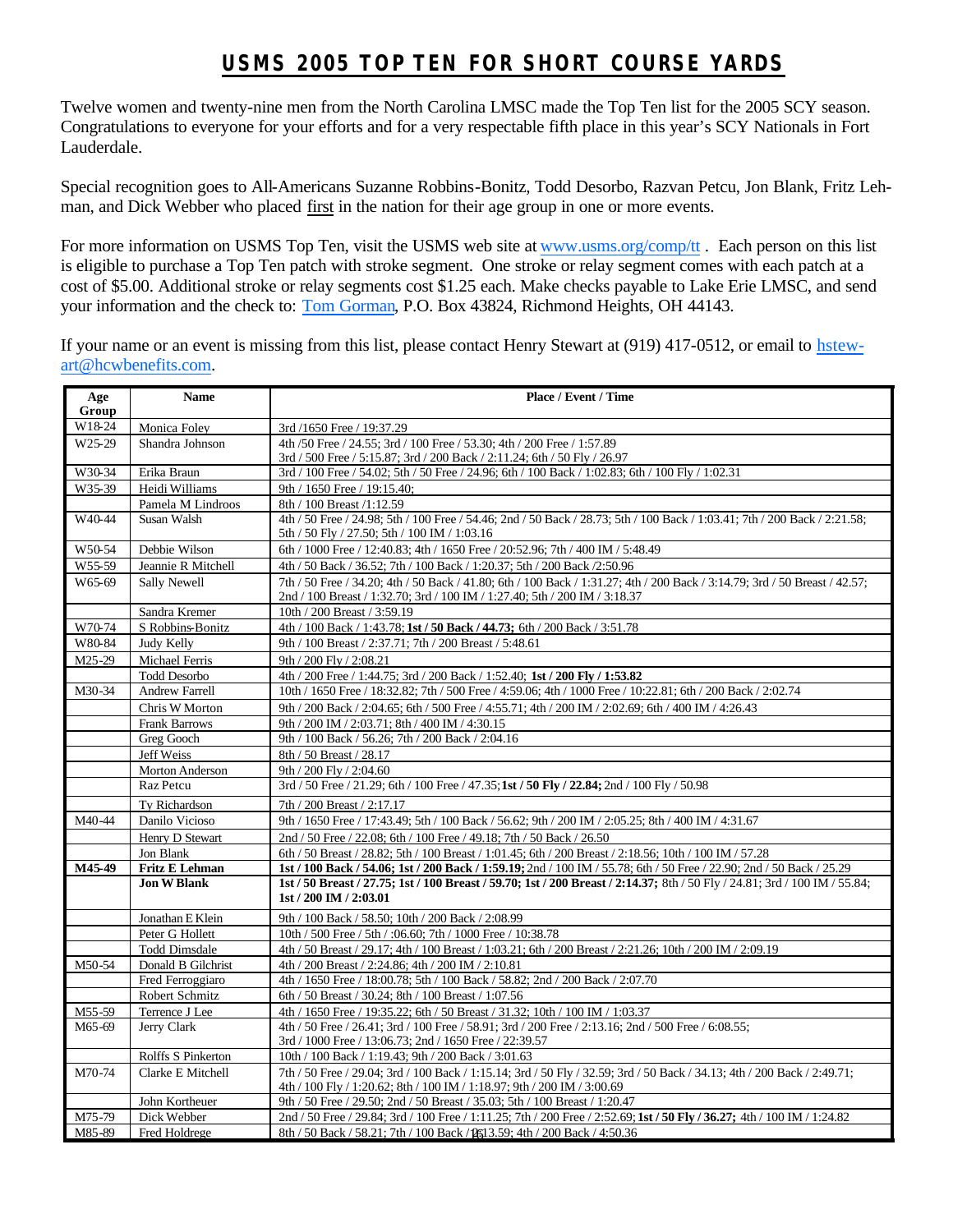## **UPCOMING LOCAL 2005 / 2006 MASTERS SWIMMING EVENTS**

| <b>DATE</b>                | <b>EVENT</b>                                       | <b>LOCATION</b>                         | POINT OF CONTACT                                         |
|----------------------------|----------------------------------------------------|-----------------------------------------|----------------------------------------------------------|
| 10/22/2005                 | Emerald Coast Masters Invitational -<br><b>SCY</b> | Panama City, FL                         | Lori Beaver, 850-873-3530 (fax),<br>ecmswim@comcast.net; |
| 10/29/2005                 | Autumn Splash Invitational                         | Hillsborough, NC                        | Robin Robinson; robinsr@nc.rr.com                        |
| 10/30/2005                 | Patriot Masters Sprint Classic -SCY                | George Mason University,<br>Fairfax, VA | Cheryl Ward, 703-359-5366,<br>www.patriotmasters.org;    |
| 12/10/2005-<br>12/11/2005  | St. Nicholas SCM Invitational.                     | Marietta GA                             |                                                          |
| $1/28/2006$ -<br>1/29/2006 | Sunbelt SCY Invitational                           | Charlotte, NC                           |                                                          |
| $2/11/2006$ -<br>2/12/2006 | <b>Charleston SCY Invitational</b>                 | Charleston, SC                          |                                                          |
| 3/11/2006<br>3/12/2006     | St. Patrick's Day SCY Invitational                 | Atlanta, GA                             |                                                          |
| $4/29/2006$ -<br>4/30/2006 | NC State SCY Invitational                          | Raleigh, NC                             |                                                          |
| 6/3/2006                   | <b>LCM</b> Invitational                            | Athens, GA                              |                                                          |
| 6/Late/2006                | <b>LCM</b> Invitational                            | Greenville, SC                          |                                                          |

## **2005 / 2006 CHAMPIONSHIPS**

## **DATE EVENT LOCATION POINT OF CONTACT**

#### 10/22/2005 2005 USMS 10K National Open Water Championships Gulf of Mexico, Ft. Meyers, FL Bill Nunez, 7510 Briarcliff Rd., Ft. Meyers, FL 33912, 239-427-1472 5/11/2006- 5/14/2006 USMS Short Course Nationals - **SCY** Coral Springs, FL Michael Lohberg, 954-345-2121, mlohberg@aol.com 5/15/2006- 9/15/2006 USMS 5k and 10k Postal Championships PST-LD; Neil Salkind, 785-841-0947, njs@sunflower.com 6/17/2006 USMS 1-3 Mile Open Water Championship (2.5 km) Hartwell Lake, Clemson, SC Jacque Grossman, 864-646-8836 (d), jelg@innova.net; 7/15/2006 USMS 2 Mile Cable Championships Chris Greene Lake, Charlottesville, VA Dave Holland, 804-282-6224, dholland@rmc.edu; 7/29/2006 USMS 1 Mile Open Water Championships Lake Erie, Cleveland, OH Tom Spence, 440-247-7145, talltom13@msn.com 8/4/2006- 8/10/2006 2006 XI FINA World Masters Championships - LCM and 3.0 KM open water swim Palo Alto, CA and Crown Point, San Francisco Bay Michael Moore, michael@2006FINAmasters.org; 8/13/2006 USMS 6+ Mile Open Water Championships (10 km) Horsetooth Reservoir, Fort Collins, CO George Thornton, 970-482-1818, info@whswim.com 9/9/2006 USMS 3-6 Mile Open Water Championships (5 miles) Lake Michigan, Chicago, ILL Chris Sheean, 312-857-7087, chris@bigshoulders.org 9/15/2006- 11/15/2006 USMS 3000/6000 Yard Postal Championships PST-LD Max Veltman, 915-584-0227, max\_veltman@yahoo.com

#### **LMSC - NC Officers and Staff**

| Chairman             | Vice-Chairman        |
|----------------------|----------------------|
| Fritz Lehman, RAM    | Margie Springer, RAM |
| 439 Pebble Creek Dr. | 1205 Marlowe Road    |
| Cary, NC 27511       | Raleigh, N.C. 27609  |
| $(919)$ 481-9767     | $(919)$ 571-1414     |
| NCchairman@usms.org  | misswims@aol.com     |

*Registrar / Webmaster Top Ten Chairperson Newsletter Editor Records* George Simon, RAM Henry Stewart Jim Enyart, SAC Daniel Schad 10229 Boxelder Drive 5404 Killarney Hope Dr. 2840 Marsh Point Rd 3309 Redbud Lane (919) 846-2423 (919) 881-9916 (910) 253-3333 (919) 395-8822 NCregistrar@usms.org hstewart@hcwbenfits.com NCeditor@usms.org dschad@seielect.com

*Chairman Vice-Chairman Past Chairman Secretary Treasurer* Fritz Lehman, RAM Margie Springer, RAM Jerry Clark, CSM Julie Rashid Jerry Clark, CSM 3107 Cloverfield Rd. 1300-206 Durlain Drive 3107 Cloverfield Rd. P Charlotte, NC 28211 Raleigh NC 27614 Charlotte, NC 28211 (919) 481-9767 (919) 571-1414 (919) 841-1495 (704) 374-1807

jerryclark@bellsouth.net Secretary@ncmasters.org treasurer@ncmasters.org

Raleigh, NC 27613 Raleigh, NC 27613-1029 Southport, NC 28461 Raleigh, NC 27607-6830

17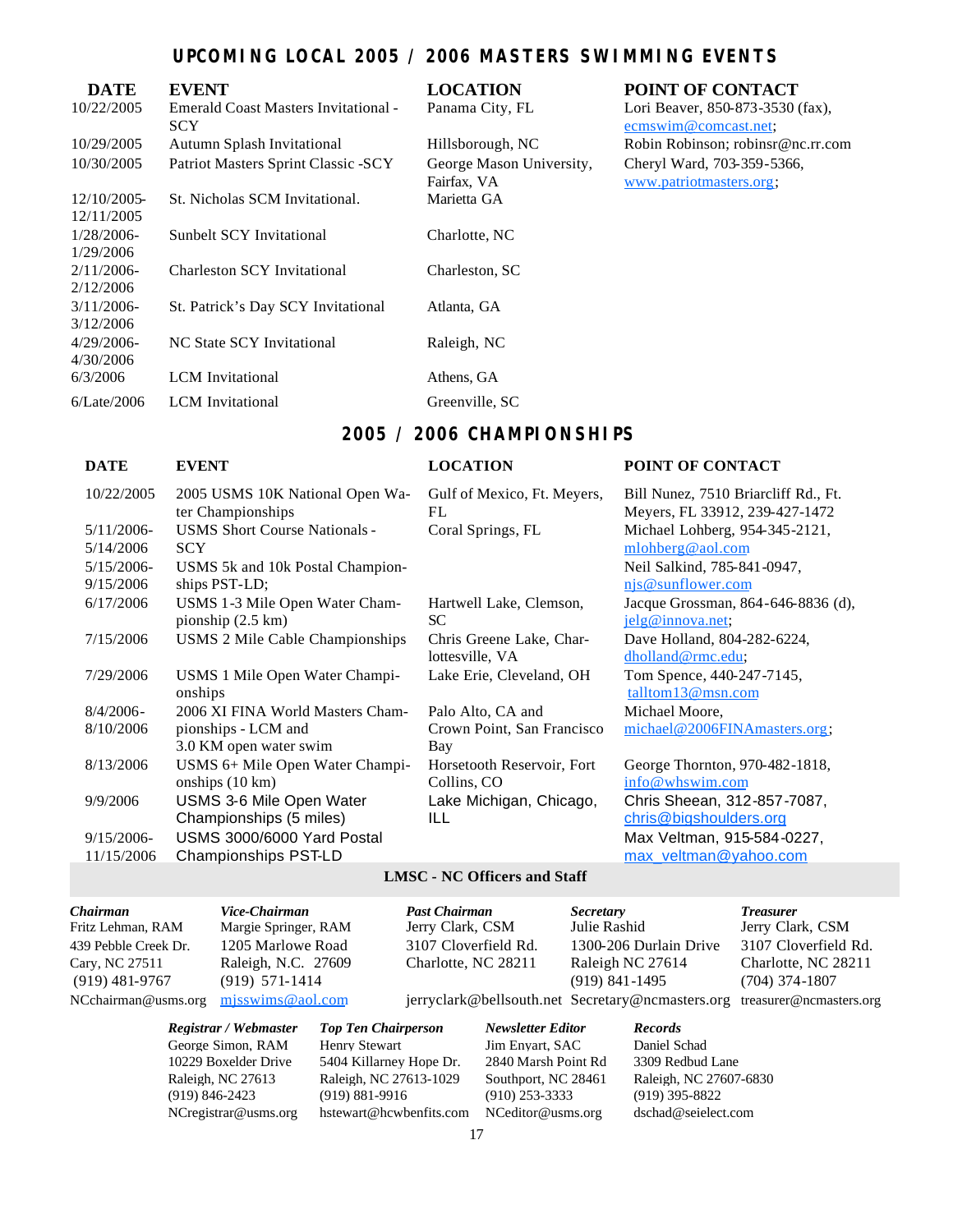## **NC Autumn Splash**

### **Dedicated to Claudio Illan**

#### **October 29, 2005**

Sponsored by: Tar Heel Aquatic Team (THAT) Sanctioned by: LMSC for NC for USMS, Sanction # 135-06 Meet Director: Robin Robinson Meet Referees: Pending

**LOCATION:** Triangle Sportsplex, Hwy 70 East (Bus), Hillsborough, NC http://www.trianglesportsplex.com (919) 644-0339. Ten lane 25m x 25y pool with six lanes used for racing.

**RULES:** USMS rules govern the meet. You must attach a copy of your 2005 USMS registration card to the entry form. No one-event USMS registrations. You must sign a waiver. Your age as of 12/31/05 determines your age group in the meet. **Except for sprint lanes in warm-up and when competing, ANY ENTRIES IN WATER MUST BE FEET FIRST.**

**DEADLINE:** Entries must be **received** before 5:00 p.m. Saturday, October 22, 2005. No faxes accepted. Send e-mail to robinsr@nc.rr.com if you have any questions. Deck entries will be accepted but we strongly encourage everyone to sign up in advance.

**FEES:** Single fee of \$25.00 covers entry fee and facilities charge. Late entries are \$35.00. Make checks payable to Tar Heel Aquatic Team. Meet fees are non-refundable.

**ENTRIES:** Swimmers are limited to 5 individual events. Mail entry form and fee to Robin Robinson, 90 Cedar Hills Circle, Chapel Hill, NC 27514.

**AWARDS:** Ribbons for places 1 thru 6 will be awarded.

**SCORING:** Individual events will be scored 7-5-4-3-2-1, relays 14-10-8-6-4-2. Meet results will be posted on ncmasters.org and will be sent to team representatives and the NCMS records chairperson.

**WARM-UP:** The pool will be open for warm-up from 10:00 – 10:50 a.m. Sprint lanes will be designated with diving allowed from 10:35 – 10:50 (25m, one-way). Continuous warm-up/cool down lanes will be available throughout the meet.

**SEEDING:** All events will be preseeded with the exception of the relays, which will be deck seeded by time. Deck entries will be added as space allows. Men and women may be combined if needed. All events will be swim slow to fast. Relays will follow USMS age groupings 76-99, 100-119, 120-159, etc. Relay teams may be women, men or mixed.

**DIRECTIONS TO POOL:** From I-85 (Exit 165), I-40 (Exit 166), and Chapel Hill, take Hwy. 86N towards Hillsborough. Turn right onto Hwy. 70 East (Bus.). Go about ¼ mile and make a right onto Meadowlands Drive. Make a left into the Triangle Sportsplex.

**OTHER:** There are snack and drink machines and a snack bar. No food or drinks may be brought into the facility.

**DEDICATION:** Please see the insert from Coach Jeff Dugdale, and consider making a donation to the college education fund for Claudio's daughters, Agustina and Victoria. Thank you!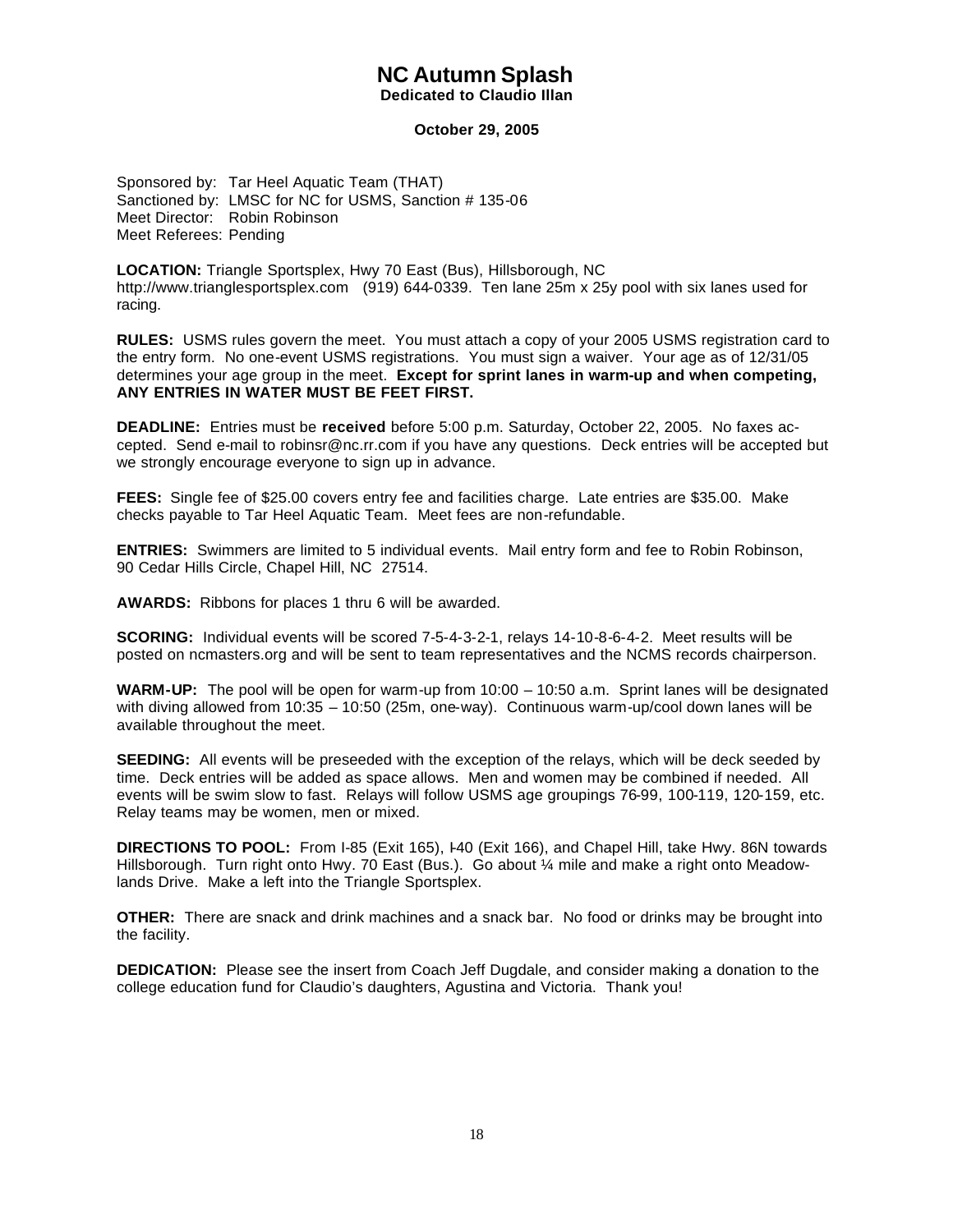*The Tar Heel Aquatic Team lost a beloved friend and teammate recently. The following is a reflection from Coach Jeff Dugdale:*

Claudio Daniel Illan, born January 13, 1960, died on July 10, 2005, and survived by his wife, Mirta, and two daughters, Agustina and Victoria, of Durham. Claudio is also survived by his swimming family, the Tar Heel Aquatic Masters. Claudio defined the spirit and the sport of Masters swimming. He was admired for his high energy and determination to become so much more than a "lap swimmer."

Claudio's drive and enthusiasm was contagious to all on deck. He typically arrived about 5 to 10 min. early to become a student of the sport by watching others perfect their stroke and asking the questions that coaches love to answer. He shared his goals with me and we worked together in trying to perfect his freestyle and butterfly for the purpose of scoring points for the team, as he would say. TEAM: that was what Claudio was all about. The lasting image I will have of Claudio is his arrival each morning, in jammers, flip flops, towel hanging from his neck, goggles in hand; but most importantly, a positive outlook and ready smile. Swimming was the start of each day for Claudio.

Claudio chose not to inform his teammates of his illness, consistent with his desire to bring to the table only the positive; with that said we never got a chance to say good bye. Claudio: know that we are committed to growing the sport of masters swimming in the same spirit that you lived it, with determination, enthusiasm, and the love of detail.

Good Bye Teammate, save us a lane because we will see you in the big pool someday!!!

Regards,

Jeff Dugdale Head Master's Coach Tar Heel Aquatic Team

*In concert with the Autumn Splash meet, the Tar Heel Aquatic Team will present Claudio's daughters, Agustina (12) and Victoria (9) with a contribution toward their Education Fund. Please consider making a donation in recognition of Claudio's enthusiasm and dedication to Masters swimming. He truly encompassed all that makes this sport and its participants so special!*